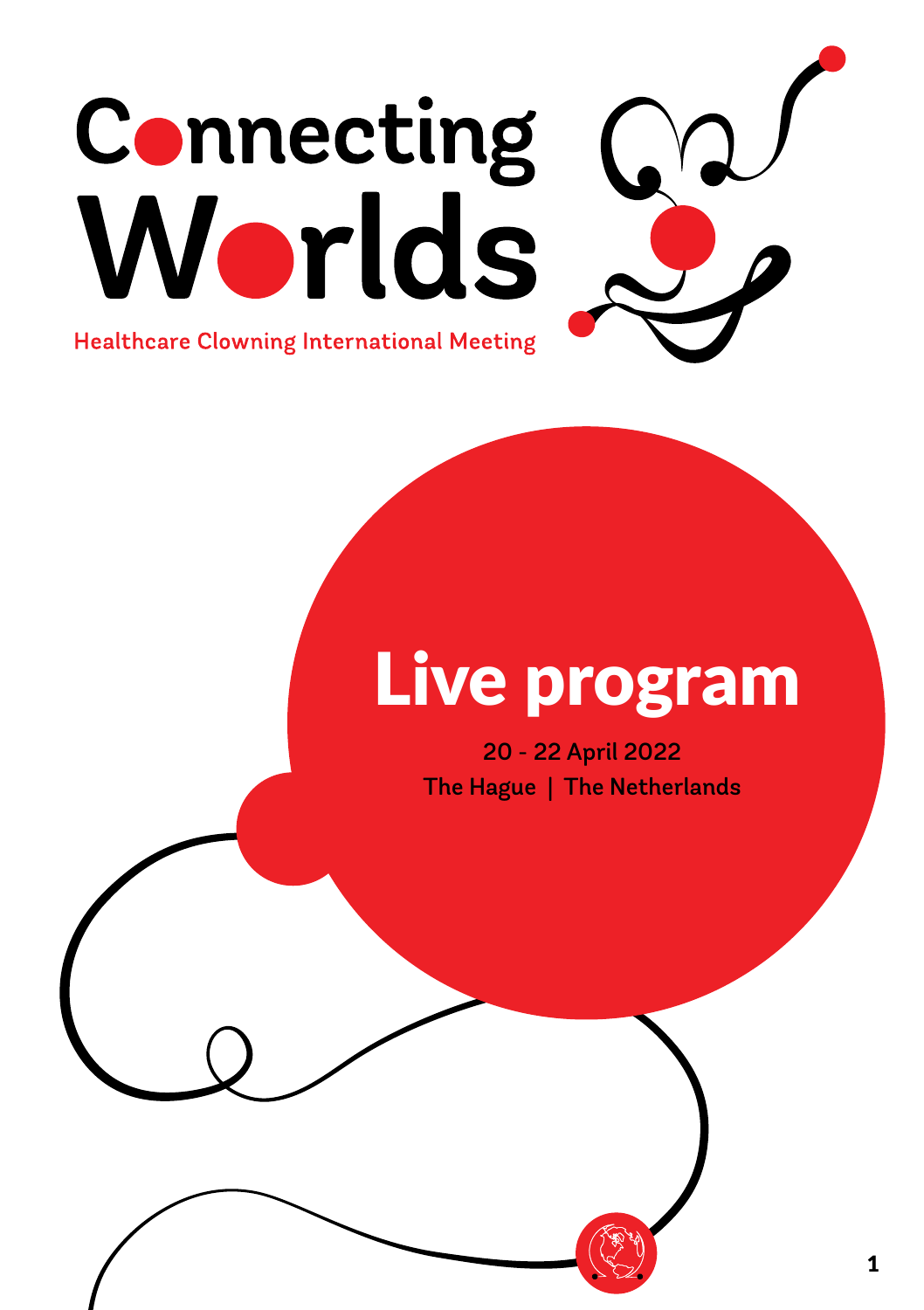# Welcome



**Welcome dear friends and colleagues, We proudly present our HCIM live program!** 

Whether you work for a healthcare clowning organisation or as a professional for a related (healthcare) organisation, we are most happy to welcome you in The Hague for the Healthcare Clowning International Meeting from April 20th-22nd 2022.

#### To connect worlds, connect people and change spaces.

You will meet all the people who are part of the life-changing experience of healthcare clowning. During these three days you will experience an interesting and interactive conference with inspiring speakers and professionals.

#### Want to know what the live program has to offer?

Take a look, get inspired and see which parallel sessions you would like to attend.

We're looking forward to welcoming you all!

*On behalf of the organisation of HCIM with a smile, CliniClowns Netherlands* 

*Jacqueline Kaptein (Artistic program leader) Ilse Beckers (Chief Engagement) Coen Abbenhuis (Managing Director)*





### Table of contents

**2** Welcome message

**4** Location

**5** Practical information **6** Information plenary program

 **8** Timetable HCIM2022 **10** Daily program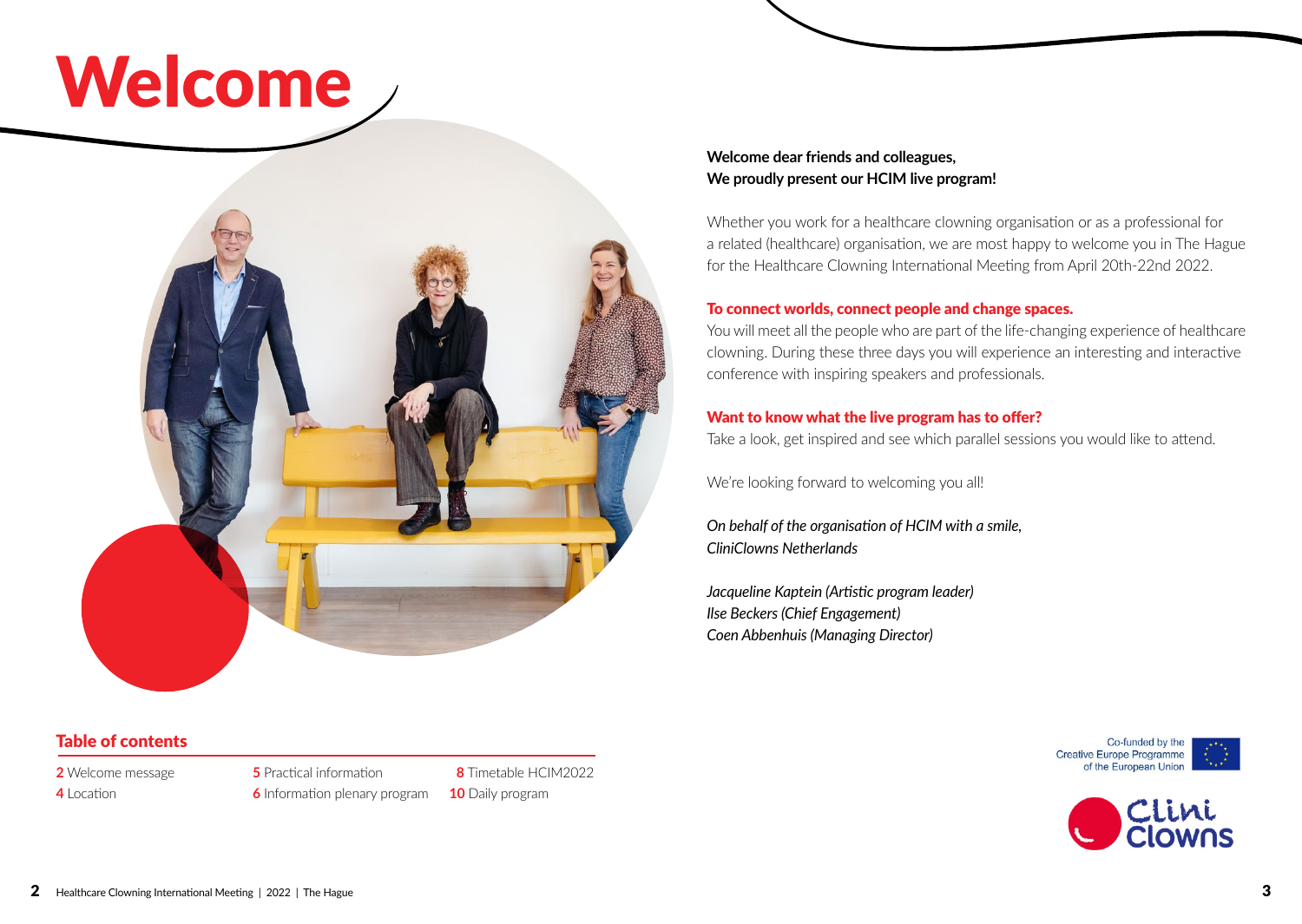# Information about the venue Practical information

## *X FOKKER TERMINAL*

**Fokker Terminal** Binckhorstlaan 249 2516 BB The Hague 0031 (0) 70 262 90 66

For more visitors information, please click **[here](https://fokkerterminal.nl/en/contact/visitors-information/)**.



#### **Personal program app**

During the conference, participants with a smartphone, will have access to a Congress app. In this app you will find, among other things, your personal program with the corresponding rooms. You will receive more information about this app shortly before the conference.

### **Evening events**

#### **Circle Song, Wednesday 20th of April**

This part is free and only for participants of the first day. During this Circle Song you will experience how to create musical motifs from your environment and use them to engage your audience.

#### **Festive dinner, Thursday 21st of April**

This evening event is only for participants who have additionally registered for it during their HCIM registration process. You can enjoy a festive dinner in a typical Dutch atmosphere. This walking dinner will be indoors and outdoors: please take this into account in terms of clothing and footwear. Let us surprise you with an unique location!

## **More information**

#### **Keynote speakers**

Information about our keynote speakers and plenary panelists you can find **[here](https://www.hcim2021.com/keynote-speakers.html)**.

#### **Partners**

Thanks to the contribution of our partners, we can make HCIM happen. You can see them **here**.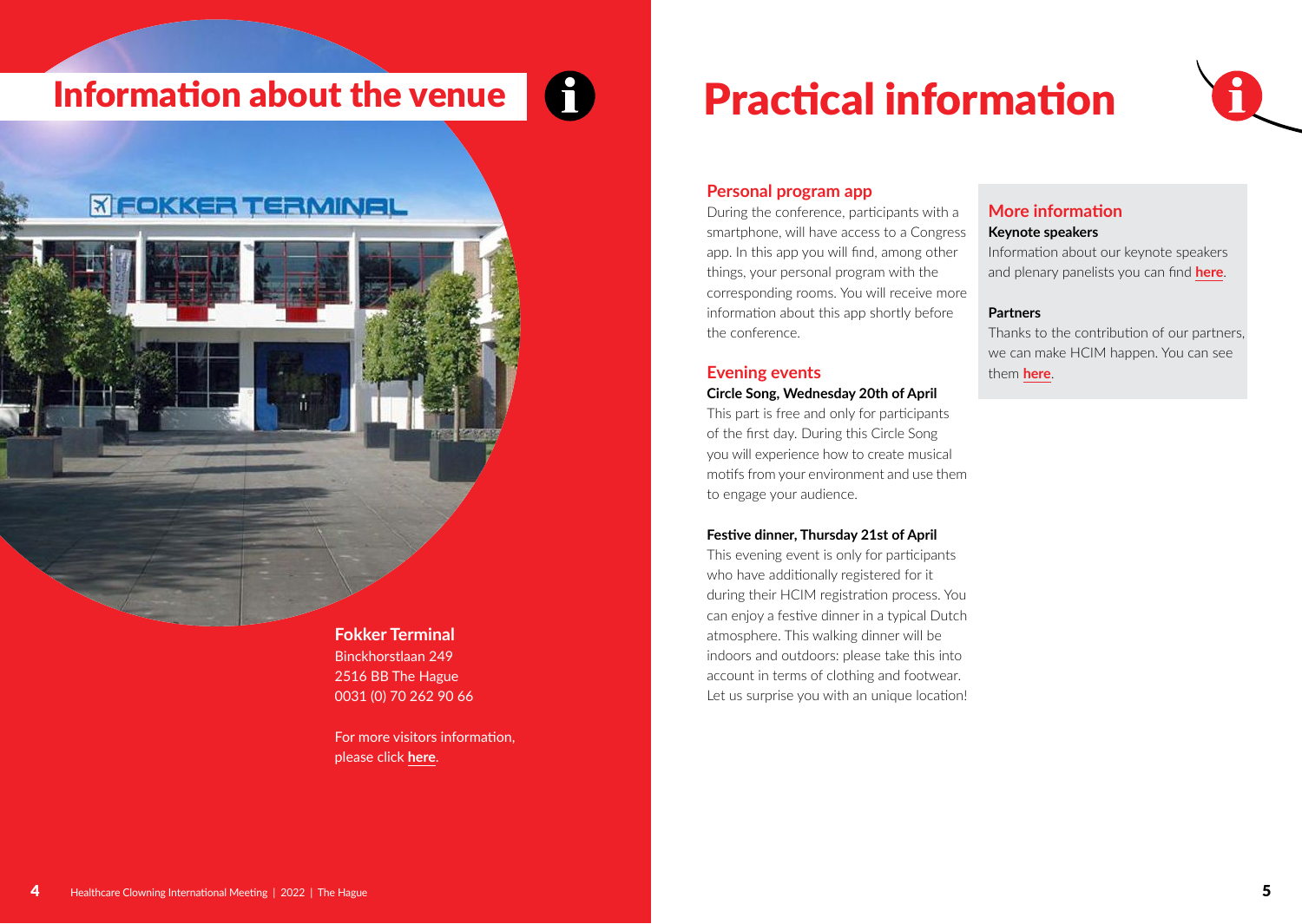# Information plenary program

#### **Day 1**

#### **Plenary panel session 'Strengthening our connections in challenging times'**

One of the basic human needs is to be seen and recognized. The healthcare clown contributes to resilience during vulnerable situations. We will discuss medical urgency versus emotional wellbeing. Care defined as connecting medical, psychological and social needs. What is the vision of health care about applied arts? What is our role in humanizing care?

#### **\*Special parallel panel session 'Children should flourish everywhere'**

A person-centered playful approach to enhance trauma free medical care for children. We will discuss the benefits of procedural comfort care and of collaboration with care givers that is characterized by openness, optimism, equality and trust. How fragility can grow into resilience.

This panel session will be **followed by the** presentation of Thomas Frandsen 'More play – Less medicine'. As the Chief Medical Project Officer and Pediatric Hematologist, he will share the ideas of the user experience at the new children's hospital in Copenhagen (BørneRiget)

## **Day 2**

#### **Plenary panel session 'Dementia and human flourishing'**

We will discuss person centered ways of working in Dementia care. The experience of human flourishing when patients achieve emotional, social or creative growth through deep connection, Clowning as an engaging element of these strategies.

#### **End of the day show 'Look it up at Fischbach'**

Humor in theory and practice. Prof. Waltraud Fischbach is the author of the reference book 'Humor from A to Z'. Look it up at Fischbach is a well known expression. Actually, she just wants to give a proper lecture and is, after 12 years of research, dazzlingly prepared. But her devoted assistant Freddie is anything but helpful to her. The lecture turns into a fiasco: instead of presenting the essence of humor, as desired, Waltraud ends up in a shambles. However, the audience has learned more about humor through this than through pure theory. A Red Nose Austria production played and created by Andreas Moldaschl & Christina Matuella, directed and created by Lorenz Wenda & Jos Houben.

### **Day 3**

#### **Plenary panel session 'Into the future'**

From different perspectives, we will debate the following questions: What does society need from us, where is our strongest impact? The world has changed, where is our seat at the table in relation to positive health and human wellbeing? Reflecting on the loneliness within and outside the institutions, bridging the gap between rich and poor, working on inclusion and availability for minorities. Discussing the impact of arts on social cohesion.

*\* This is a parallel session you may choose to attend in addition to the other parallel sessions offered at this time.*

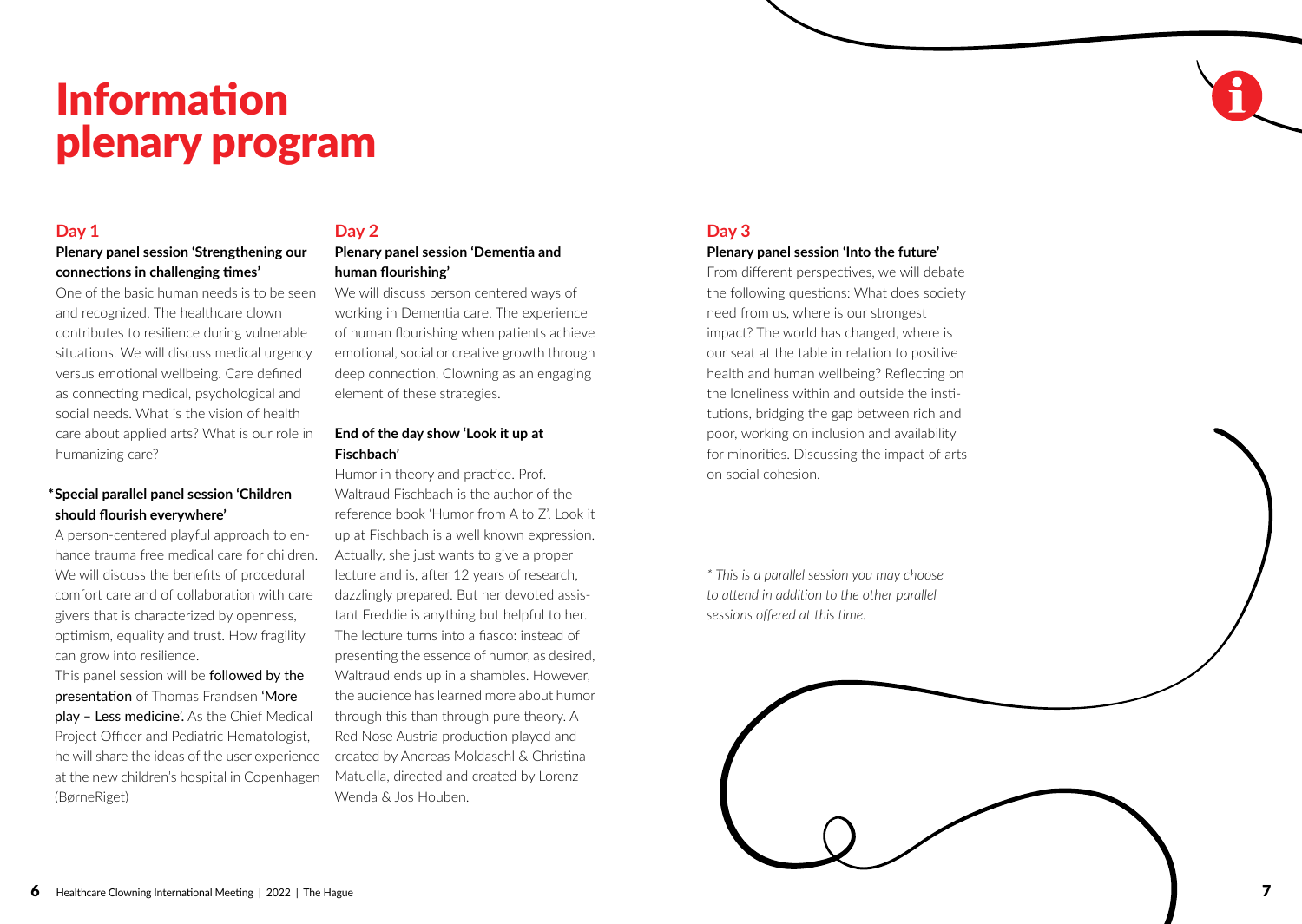## Timetable HCIM2022

# **Day 1** Wednesday 20 April

| $08.45 - 09.30$ | Walk-in and registration                                                                                                                                                                                                                                                                         |
|-----------------|--------------------------------------------------------------------------------------------------------------------------------------------------------------------------------------------------------------------------------------------------------------------------------------------------|
| $09.30 - 10.30$ | <b>Opening</b> by the Organising Committee of the HCIM<br>Keynote talk 'Fool for love: The healing power of clowning'<br><b>Presenter: Christopher Bailey</b>                                                                                                                                    |
| $10.30 - 11.00$ | Coffee break                                                                                                                                                                                                                                                                                     |
| 11.00 - 12.00   | Parallel sessions round 1                                                                                                                                                                                                                                                                        |
| $11.00 - 13.15$ | Panel discussion 'Children should flourish everywhere'<br>Panel members: Piet Leroy • Annemiek Kuijer (with her daughter Eline)<br>• Lars Hyldgaard Olesen • Marieke Timmermans • Meggi Schuiling<br>Followed by a presentation: 'More play - Less medicin'<br><b>Presenter: Thomas Frandsen</b> |
| $12.15 - 13.15$ | Parallel sessions round 2                                                                                                                                                                                                                                                                        |
| $13.15 - 14.15$ | Lunch break                                                                                                                                                                                                                                                                                      |
| $14.15 - 15.45$ | Plenary panel session<br>'Strengthening our connections in challenging times'<br>Panel members: Ines von Rosenstiel · Andrea Evers · Merlijn Twaalfhoven<br>• Mark Mieras                                                                                                                        |
| $16.00 - 17.00$ | Parallel sessions round 3                                                                                                                                                                                                                                                                        |
| $17.15 - 17.45$ | Plenary reflection of the day<br>Presenter: Laura van Dolron                                                                                                                                                                                                                                     |
| 17.45 - 19.00   | Social gathering (drinks and bites)                                                                                                                                                                                                                                                              |
| 19.15 - 20.45   | Circle song<br><b>Presenter: Roger Treece</b>                                                                                                                                                                                                                                                    |



| $08.45 - 09.30$                  | Walk-in and registration                                                                                                                                                                                                                                                    |
|----------------------------------|-----------------------------------------------------------------------------------------------------------------------------------------------------------------------------------------------------------------------------------------------------------------------------|
| $09.30 - 10.30$                  | Parallel sessions round 1                                                                                                                                                                                                                                                   |
| $10.30 - 11.00$                  | Coffee break                                                                                                                                                                                                                                                                |
| 11.00 - 12.00                    | Parallel sessions round 2                                                                                                                                                                                                                                                   |
| $12.15 - 13.15$                  | Parallel sessions round 3                                                                                                                                                                                                                                                   |
| $13.15 - 14.15$                  | Lunch break                                                                                                                                                                                                                                                                 |
| $14.15 - 14.45$<br>14.45 - 15.45 | Keynote talk<br>'More than memory' creativity: the life-long language of connection<br><b>Presenter: Anne Basting</b><br>Plenary panel discussion<br>Dementia and human flourishing<br>Panel members: Magdalena Schamberger • Sietske Sikkes • Julie Meerveld • Tineke Abma |
| $16.00 - 17.00$                  | Parallel sessions round 4                                                                                                                                                                                                                                                   |
| $17.15 - 17.45$                  | End of the day show<br>'Look it up at Fischbach' by Rote Nasen Austria                                                                                                                                                                                                      |
| 18.45 - 24.00                    | Festive dinner (can be booked seperately)                                                                                                                                                                                                                                   |



```
Day 3 Friday 22 April
```

| $08.45 - 09.30$                    | Walk-in and registration                                                                                                                                                                                                                                            |
|------------------------------------|---------------------------------------------------------------------------------------------------------------------------------------------------------------------------------------------------------------------------------------------------------------------|
| $09.30 - 10.30$                    | Keynote talk<br>'Giving makes people feel good'<br>Presenter: Sylvia Costantini                                                                                                                                                                                     |
| $10.30 - 11.00$                    | Coffee break                                                                                                                                                                                                                                                        |
| $11.00 - 12.00$                    | Parallel sessions round 1                                                                                                                                                                                                                                           |
| $12.15 - 13.15$                    | Parallel sessions round 2                                                                                                                                                                                                                                           |
| $13.15 - 14.15$                    | Lunch break                                                                                                                                                                                                                                                         |
| $14.15 - 14.45$<br>$14.45 - 15.45$ | Keynote talk<br>'A Call to Redesign Care back into Society'<br>Presenter: Lekshmy Parameswaran<br>Closing plenary panel discussion<br>'Into the future'<br>Panel members: Machteld Huber • Barbara Gessler • Reinhard Horstkotte<br>• Natalie Porias • Julian Stodd |
| $15.45 - 16.00$                    | Closing by the Organising Committee of the HCIM                                                                                                                                                                                                                     |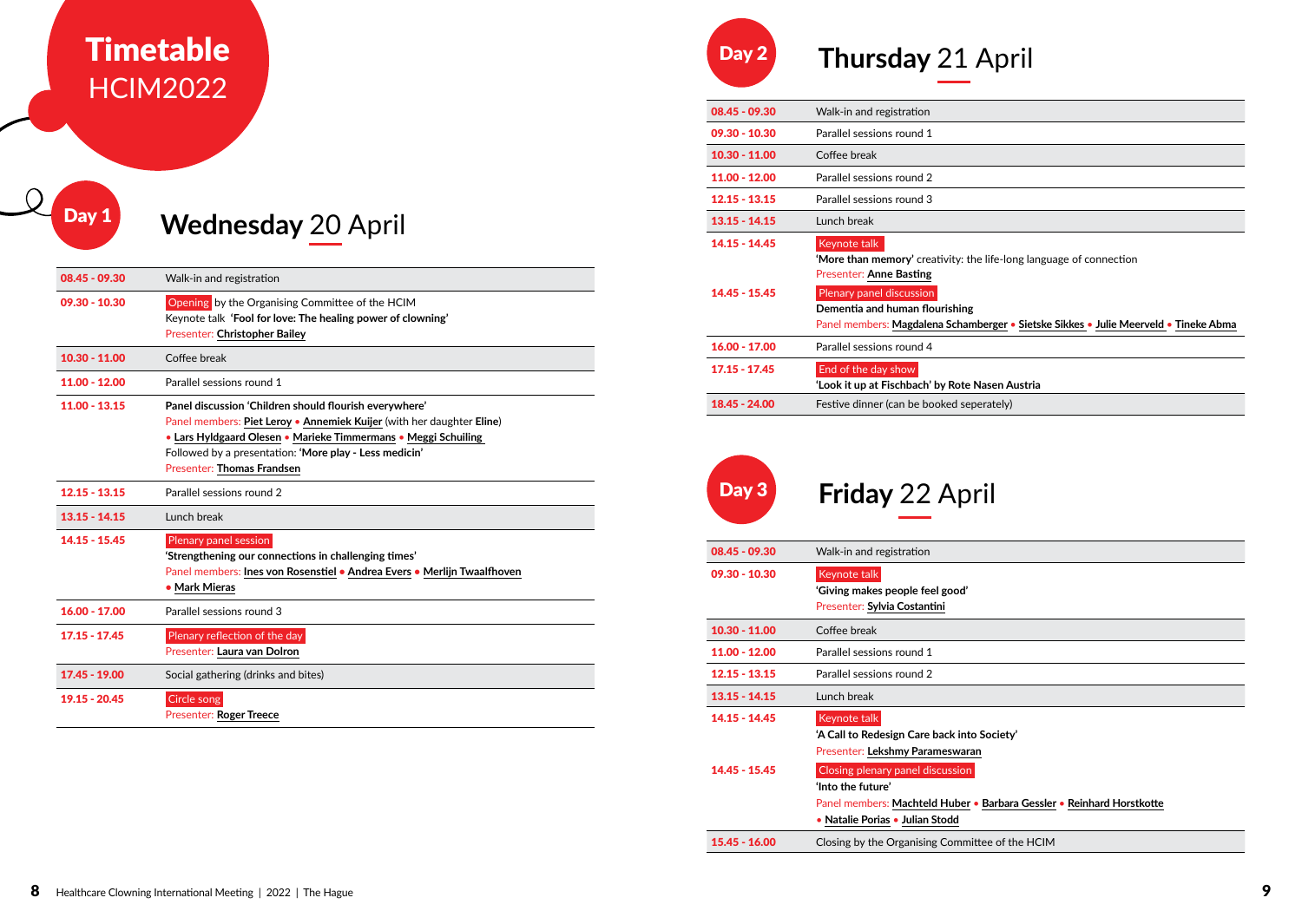| Day 1 | Live<br>parallel sessions | <b>O</b> Parallel session (1 time block)<br>Combined parallel session (1 time block)<br><b>OD</b> Double parallel sessions part 1 - 2 (2 time blocks) | / Clowns<br><b>Fundraisers</b><br>Management Clown Organisations <b>C</b> Healthcare elderly | Researchers<br>Healthcare child | <b>Wednesday 20 April</b> |
|-------|---------------------------|-------------------------------------------------------------------------------------------------------------------------------------------------------|----------------------------------------------------------------------------------------------|---------------------------------|---------------------------|
|       |                           |                                                                                                                                                       |                                                                                              |                                 |                           |

|                 | Title                                                                                                                            |                                                                                                                                                                             |                  |
|-----------------|----------------------------------------------------------------------------------------------------------------------------------|-----------------------------------------------------------------------------------------------------------------------------------------------------------------------------|------------------|
| 11.00 - 12.00   | Humor workshops - what to learn from healthcare clowns<br>О                                                                      |                                                                                                                                                                             |                  |
|                 | Contribution to healing through authentic<br>encounters and affection                                                            | Presenter: Maria Bley, Stiftung Humor Hilft<br>Heilen, DE                                                                                                                   |                  |
| $11.00 - 12.00$ | Intensive smile $\bullet \bullet$                                                                                                |                                                                                                                                                                             | O                |
|                 | Deepening the cooperation between clowns<br>and medical staff                                                                    | Panel members: Perola Regina Ribeiro,<br>Artistic Director Rdeč i noski, SL · Tünde<br>Gelencsér, Artistic director, PIROS ORR<br>Bohócdoktorok, HU                         |                  |
| $11.00 - 12.00$ | Healthcare clowns and music therapy in the IC $\;\;\bullet\;\;\bullet\;\;\bullet\;\;$                                            |                                                                                                                                                                             | O                |
|                 | Presentation of the program for the IC in<br>Horovice, Czech Republic, where verbal<br>communication with patients is impossible | Presenters: Lukáš Houdek, Zdravotní klaun, ·<br>Jan Kyncl, Zdravotní klaun, CZ                                                                                              |                  |
| $11.00 - 12.00$ | Clowning skills for camps and campaigns $\begin{array}{ c } \hline \end{array}$ $\begin{array}{ c } \hline \end{array}$          |                                                                                                                                                                             | $\bullet$        |
|                 | • Supporting vaccination campaigns in<br>humanitarian aid settings                                                               | Presenters: Chiara Manavella, RED NOSES<br>International . Christophe Dumalin, RED<br><b>NOSES</b> International, AT                                                        |                  |
|                 | • Integrating a healthcare clown program in a<br>camp for children with medical needs                                            | Presenters: Raymond Quigley, Professor<br>of Pediatrics, UT Southwestern Medical<br>Center, USA . Tiffany Riley, Co-Founder and<br>Executive Director, Laughter League, USA |                  |
| $11.00 - 12.00$ | $Co\text{-}$ creations special target groups $\blacksquare$                                                                      |                                                                                                                                                                             | Ο                |
|                 | • Working in a disciplinary team at the<br>Downpoli                                                                              | Presenters: Michel Weijerman, Pediatrician,<br>Down Center, Alrijne ziekenhuis, NL • Mirjam<br>Molenaar and Ay Khouw, CliniClowns, NL                                       |                  |
|                 | • Neatly weird - Impact of children with<br>complicated learning, behavioral or<br>emotional problems                            | Presenters: Riska Wijgergangs, Clown,<br>CliniClowns, NL • Joosje Stumpel, Director<br>Pedological Institute, NL                                                            |                  |
| $11.00 - 13.15$ | One on one video calling with children $\bullet$                                                                                 |                                                                                                                                                                             | Part 1 <b>CO</b> |
|                 | An in-depth workshop about the challenges<br>you face online as a clown                                                          | Presenter: Desiree van de Wiel • Bas de<br>Bont • Martin Hoevenaars, CliniClowns, NL                                                                                        |                  |
|                 | One on one video calling with children $\bullet$                                                                                 |                                                                                                                                                                             | Part 2 <b>OC</b> |
|                 | Idem                                                                                                                             | Idem                                                                                                                                                                        |                  |

|                 | Title                                                                                                                                                                  |                                                                                                                                                  |
|-----------------|------------------------------------------------------------------------------------------------------------------------------------------------------------------------|--------------------------------------------------------------------------------------------------------------------------------------------------|
| $11.00 - 13.15$ | Children should flourish everywhere                                                                                                                                    | Part 1 <b>00</b>                                                                                                                                 |
|                 | A person centred playful approach to enhance<br>trauma free medical care for children.                                                                                 | Panel members: Piet Leroy • Annemiek<br>Kuijer • Lars Hyldgaard Olesen • Meggi<br>Schuiling • Marieke Timmermans                                 |
|                 | More play - less medicin $\bullet \bullet \bullet$                                                                                                                     | Part 2 00                                                                                                                                        |
|                 | Planning the hospital user experience at<br>the new childrens hospital in Copenhagen<br>(BørneRiget)                                                                   | Presenter: Thomas Frandsen, Chief Medical<br>Project Officer hos BørneRiget, DK                                                                  |
| $11.00 - 13.15$ | Autism experience circuit                                                                                                                                              | Part 1 CO                                                                                                                                        |
|                 | The workshop gives you, through assignments,<br>insight into a life with ASD based on the three<br>pillars of TOM theory, central coherence and<br>executive functions | Presenters: Sandra Kok, trainer, Mee<br>West-Brabant, NL • Frans A. Brocatus,<br>trainer, Mee West-Brabant, NL                                   |
|                 | Autism experience circuit ● ●                                                                                                                                          | Part 2 <b>CC</b>                                                                                                                                 |
|                 | Idem                                                                                                                                                                   | Idem                                                                                                                                             |
| $11.00 - 13.15$ | Life, death and the clown:<br>hospital clowns in palliative childcare $\bullet\bullet\bullet$                                                                          | Part 1 00                                                                                                                                        |
|                 | Experiences, effect, possibilities, routines and<br>self-care in the field of palliative childcare                                                                     | Presenters: Elisabeth Helland Larsen,<br>Senior Hospitalclown, Sykehusklovnene, NO<br>• Martha Kjørven, Artistic Advisor,<br>Sykehusklovnene, NO |
|                 | Life, death and the clown:<br>hospital clowns in palliative childcare ·                                                                                                | Part 2 <b>OC</b>                                                                                                                                 |
|                 | <b>Idem</b>                                                                                                                                                            | <b>Idem</b>                                                                                                                                      |
| $11.00 - 13.15$ | Founders speak $\bullet$                                                                                                                                               | Part 1 00                                                                                                                                        |
|                 | Godfathers, one-woman bands, trail seekers<br>and double acts?                                                                                                         | Panel members: Michael Christensen, US .<br>Laura Fernandez, DE . Caroline Simonds, FR<br>• Monica Culen, AT • Giora Seeliger, AT                |
|                 | Founders speak $\bullet \bullet$                                                                                                                                       | Part 2 CO                                                                                                                                        |
|                 | Idem                                                                                                                                                                   | Idem                                                                                                                                             |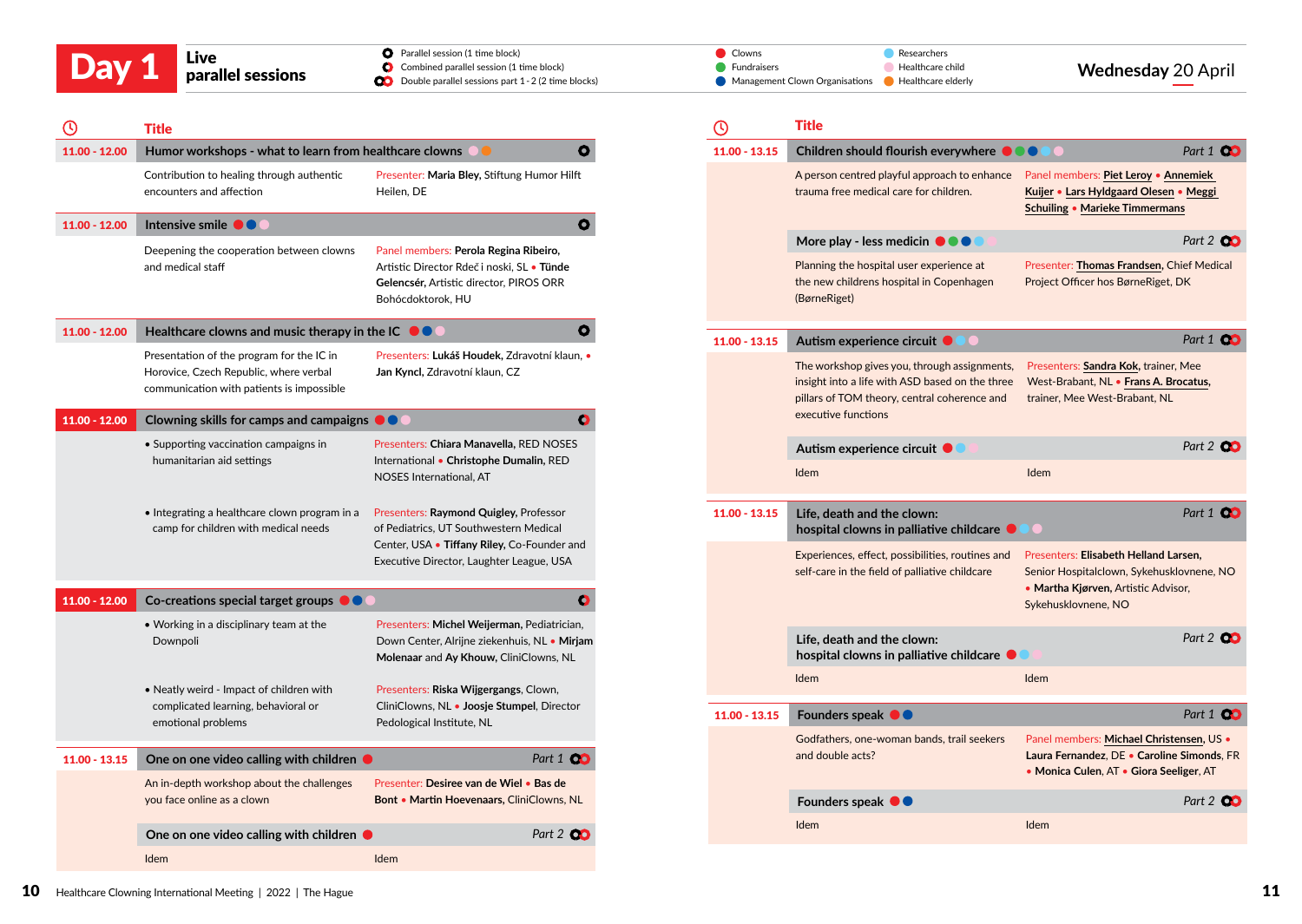| Live |
|------|
| para |

| Day 1 | Live              | <b>O</b> Parallel session (1 time block)                      | Clowns<br>Researchers                                 |                           |
|-------|-------------------|---------------------------------------------------------------|-------------------------------------------------------|---------------------------|
|       |                   | Combined parallel session (1 time block)                      | <b>Fundraisers</b><br>Healthcare child                | <b>Wednesday 20 April</b> |
|       | parallel sessions | <b>OD</b> Double parallel sessions part 1 - 2 (2 time blocks) | Management Clown Organisations Development Preacherly |                           |

 $\bullet$ 

 $\bullet$ 

 $\bullet$ 

 $\bullet$ 

 $\bullet$ 

 $\bullet$ 

| $\mathbf \Theta$ | <b>Title</b>                                                                                                                                                                                                                                                                                                                                            |                                                                                                                                                                                                                                                                                                     |                  | $\odot$ |                 | <b>Title</b>                                                                                                                                                                                                                                                                                                            |                                                                                                                                                                                                                                                                   |
|------------------|---------------------------------------------------------------------------------------------------------------------------------------------------------------------------------------------------------------------------------------------------------------------------------------------------------------------------------------------------------|-----------------------------------------------------------------------------------------------------------------------------------------------------------------------------------------------------------------------------------------------------------------------------------------------------|------------------|---------|-----------------|-------------------------------------------------------------------------------------------------------------------------------------------------------------------------------------------------------------------------------------------------------------------------------------------------------------------------|-------------------------------------------------------------------------------------------------------------------------------------------------------------------------------------------------------------------------------------------------------------------|
| $11.00 - 13.15$  | Research on healthcare clowns: together we can take it further!                                                                                                                                                                                                                                                                                         |                                                                                                                                                                                                                                                                                                     | Part 1 <b>CO</b> |         | $12.15 - 13.15$ | Transiting between life and death $\bullet$                                                                                                                                                                                                                                                                             | c                                                                                                                                                                                                                                                                 |
|                  | Create solid grounds for research among the<br>Healthcare clowning world-community                                                                                                                                                                                                                                                                      | Presenters: Miriam Bass, Fondation Theodora<br>Coordinator the R&D Group EFHCO, CH<br>• Susana Ribeiro, European Federation of<br>Healthcare Clown Organizations Board of<br>EFHCO and member of the R&D Group<br>EFHCO, PT • Maggie Roessler, Head of<br>Research and Learning Department, RNI, AT |                  |         |                 | • Therapeutic clowns in a pediatric palliative<br>care ward: a case-study in Chile. This pre-<br>sentation covers part of the results of a<br>qualitative research aimed to understand<br>the role of hospital clown in a pediatric<br>palliative (PC) care unit in Chile, developed<br>between Dec. 2019 and Dec. 2021 | Presenters: Victoria Valdebenito, Phd<br>Education and Sociology, Clown, Adolfo<br>Ilbánez University, Santiago, CL<br>· Susana Alegría, Clown, ngo Sonrisologos,<br>CL                                                                                           |
|                  | Research on healthcare clowns: together we can take it further!                                                                                                                                                                                                                                                                                         |                                                                                                                                                                                                                                                                                                     | Part 2 <b>00</b> |         |                 | • Clown visits for children with                                                                                                                                                                                                                                                                                        | Presenter: Eva Riepe, Artistic Director and                                                                                                                                                                                                                       |
|                  | Idem                                                                                                                                                                                                                                                                                                                                                    | Idem                                                                                                                                                                                                                                                                                                |                  |         |                 | a parent in palliative care                                                                                                                                                                                                                                                                                             | Business Manager, Clownmedicin, SE                                                                                                                                                                                                                                |
| $11.00 - 13.15$  | The actual poetry in clowning $\bullet$                                                                                                                                                                                                                                                                                                                 |                                                                                                                                                                                                                                                                                                     | Part 1 <b>00</b> |         | $12.15 - 13.15$ | Essential clowns: activating a people-centered health system $\bullet \bullet$                                                                                                                                                                                                                                          |                                                                                                                                                                                                                                                                   |
|                  | Telling stories through poetry. Come with<br>your poems, your burning ideas or just pen<br>and paper                                                                                                                                                                                                                                                    | Presenter: Ewan MacKinnon, Artistic<br>Director, Danske Hospitalsklovne, DK                                                                                                                                                                                                                         |                  |         |                 | How a new model of care was co-created<br>and implemented that integrates hospital<br>clowns as a structural and essential element<br>in Catalan hospitals.                                                                                                                                                             | Presenter: Angie Rosales, founder and<br>president Pallapupas · Lekshmy<br>Parameswaran, General Director at The<br>Care-Lab, ES                                                                                                                                  |
|                  | The actual poetry in clowning $\bullet$                                                                                                                                                                                                                                                                                                                 |                                                                                                                                                                                                                                                                                                     | Part 2 00        |         |                 |                                                                                                                                                                                                                                                                                                                         |                                                                                                                                                                                                                                                                   |
|                  | Idem                                                                                                                                                                                                                                                                                                                                                    | Idem                                                                                                                                                                                                                                                                                                |                  |         | $12.15 - 13.15$ | Humor in healthcare                                                                                                                                                                                                                                                                                                     |                                                                                                                                                                                                                                                                   |
| $11.00 - 13.15$  | The architects of laughter $\bullet$                                                                                                                                                                                                                                                                                                                    |                                                                                                                                                                                                                                                                                                     | Part 1 00        |         |                 | Seminar for hospital staff, a professional<br>approach                                                                                                                                                                                                                                                                  | Presenters: Lukáš Houdek, Teacher, coach,<br>Zdravotni Klaun, RNI, CZ                                                                                                                                                                                             |
|                  | Exploring devising elements in comedy film<br>extracts - practical tools from our comedic<br>heritage to implement in today's healthcare<br>clowning                                                                                                                                                                                                    | Presenter: Ami Hattab, Clown, Teacher,<br>Director Amiworkshop, FR                                                                                                                                                                                                                                  |                  |         | $12.15 - 13.15$ | We are still doing some magic $\bullet$<br>Exploring the effectiveness of online-<br>therapeutic clowning                                                                                                                                                                                                               | Presenter: Stefanie Blain-Moraes, Assistant<br>Professor, McGill University, CA . Melissa                                                                                                                                                                         |
|                  | The architects of laughter $\bullet$                                                                                                                                                                                                                                                                                                                    |                                                                                                                                                                                                                                                                                                     | Part 2 <b>CO</b> |         |                 |                                                                                                                                                                                                                                                                                                                         | Holland, Co-artistic director, Dr Clown<br>Foundation, CA                                                                                                                                                                                                         |
|                  | <b>Idem</b>                                                                                                                                                                                                                                                                                                                                             | Idem                                                                                                                                                                                                                                                                                                |                  |         |                 |                                                                                                                                                                                                                                                                                                                         |                                                                                                                                                                                                                                                                   |
|                  |                                                                                                                                                                                                                                                                                                                                                         |                                                                                                                                                                                                                                                                                                     |                  |         | $16.00 - 17.00$ | The layers of resilience OO                                                                                                                                                                                                                                                                                             | C                                                                                                                                                                                                                                                                 |
| $11.00 - 13.15$  | RE-WILD: primal body-based artistic tools for untaming the clown $\bullet$<br>How to reclaim the real size of your clown,<br>with its strong impulse, big body and lively ac-<br>tions, preventing the predictability of routine<br>and smallness that the hospital environment<br>often drives us into, through some powerful<br>and effective methods | Presenter: Pedro Fabião, Clown, Actor,<br>Trainer, Coach, Psychologist, PT                                                                                                                                                                                                                          | Part 1 <b>CO</b> |         |                 | The layers of clowning resilience will be<br>stripped off with the help of a panel of experts<br>coming from different perspectives                                                                                                                                                                                     | Presenters: Among others: Susana Caires,<br>Professor Universidad do Minho, PT .<br>Caroline Simonds, Founder Le Rire Medecin,<br>FR • Morgana Masetti, Co-founder Doutora<br>da Allegria, BR · Melissa Holland, Co-artistic<br>Director, Dr Clown Foundation, CA |
|                  | RE-WILD: primal body-based artistic tools for untaming the clown $\bullet$                                                                                                                                                                                                                                                                              |                                                                                                                                                                                                                                                                                                     | Part 2 CO        |         | $16.00 - 17.00$ | Tools for healthcare clowns that can help patients<br>during painful situations $\bullet$                                                                                                                                                                                                                               |                                                                                                                                                                                                                                                                   |
|                  | Idem                                                                                                                                                                                                                                                                                                                                                    | Idem                                                                                                                                                                                                                                                                                                |                  |         |                 | Tools such as laughter and distraction are<br>well known, but there are many others.                                                                                                                                                                                                                                    | Presenter: Joy Ann Winistörfer, Clown,<br>Kinderspital Zürich, CH                                                                                                                                                                                                 |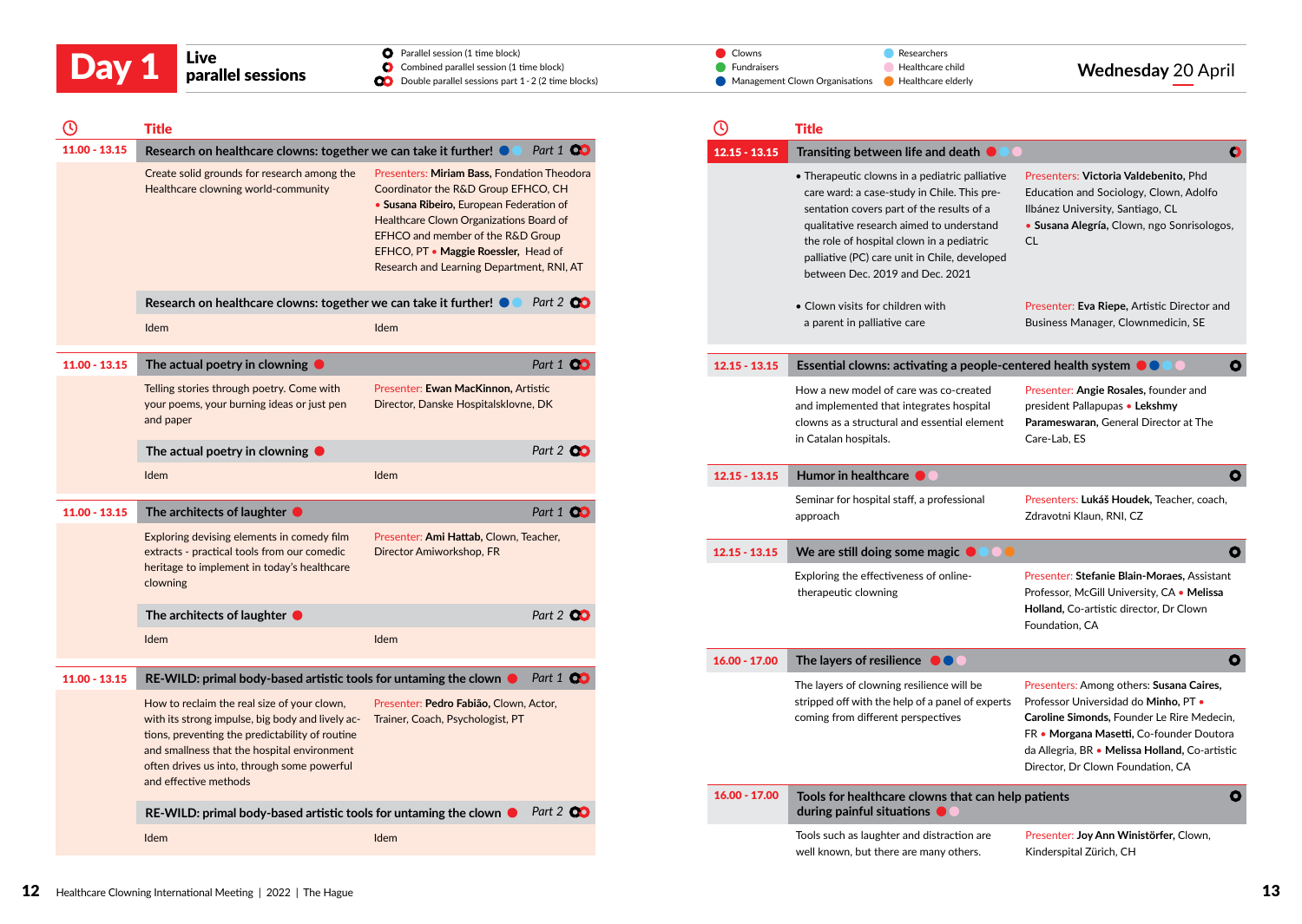| Day 1 | Live<br>parallel sessions | <b>O</b> Parallel session (1 time block)<br>Combined parallel session (1 time block)<br><b>CO</b> Double parallel sessions part 1 - 2 (2 time blocks) | Researchers<br>Clowns<br><b>Fundraisers</b><br>Healthcare child<br>• Management Clown Organisations • Healthcare elderly | <b>Wednesday 20 April</b> |
|-------|---------------------------|-------------------------------------------------------------------------------------------------------------------------------------------------------|--------------------------------------------------------------------------------------------------------------------------|---------------------------|
|       |                           |                                                                                                                                                       |                                                                                                                          |                           |

| (۱)             | <b>Title</b>                                                                                                                                                                                                                                                       |                                                                                                                                                                                                                   | $\odot$         | Title                                             |
|-----------------|--------------------------------------------------------------------------------------------------------------------------------------------------------------------------------------------------------------------------------------------------------------------|-------------------------------------------------------------------------------------------------------------------------------------------------------------------------------------------------------------------|-----------------|---------------------------------------------------|
| 16.00 - 17.00   | 'Today the clowns are coming to MY HOUSE!'<br>says Alice, in pediatric palliative care $\bullet$                                                                                                                                                                   | Ο                                                                                                                                                                                                                 | $16.00 - 17.00$ | Advo<br>• Rais                                    |
|                 | Reflection on the clown visits to children<br>who are out of treatment, the impact on<br>the parents and the cooperation with care<br>professionals                                                                                                                | Presenter: Les Docteurs Zinzins, BE                                                                                                                                                                               |                 | Ad<br>$\bullet$ Safe                              |
| $16.00 - 17.00$ | The bubble $\bullet$                                                                                                                                                                                                                                               | $\bullet$                                                                                                                                                                                                         |                 | pro                                               |
|                 | Finding artistic resilience in difficult<br>situations, at difficult places                                                                                                                                                                                        | Presenter: Reinhard Horstkotte, Artistic<br>Director • Maria Gundolf, Artistic manager,<br>Rote Nasen, DE                                                                                                         | $16.00 - 17.00$ | Trair<br>$\bullet$ Inte<br>for                    |
| $16.00 - 17.00$ | Clown and the city - Let's talk about s                                                                                                                                                                                                                            | O                                                                                                                                                                                                                 |                 | • Hov                                             |
|                 | How clowns can deal with sexuality during<br>their work, especially when working in<br>geriatric homes (but certainly not limited to                                                                                                                               | Presenter: Giora Seeliger, RNI, AT                                                                                                                                                                                |                 | part                                              |
|                 | those)                                                                                                                                                                                                                                                             |                                                                                                                                                                                                                   | $16.00 - 17.00$ | Clow                                              |
| $16.00 - 17.00$ | Tour de app – livestreaming formats $\bullet \bullet \bullet$                                                                                                                                                                                                      | ο                                                                                                                                                                                                                 |                 | $\bullet$ A st<br>inte                            |
|                 | A quick tour around the CliniClowns app.<br>Zooming in on two of the online formats<br>created and developed further during Covid<br>to interact with our target groups:<br>The Clubhouse, a show for children after<br>schooltime and Clowns FM (the online radio | Presenters: Mijke Das,<br>Projectmanager CliniClowns app . Miep van<br>der Doelen, Clown, CliniClowns, NL                                                                                                         |                 | The<br>hos<br>'Me<br>Doo<br>$\bullet$ To t<br>pro |
|                 | show of the CliniClowns app)                                                                                                                                                                                                                                       |                                                                                                                                                                                                                   |                 |                                                   |
| 16.00 - 17.00   | From trauma to trust $\bullet \bullet$                                                                                                                                                                                                                             | ο                                                                                                                                                                                                                 | 16.00 - 17.00   | Grov                                              |
|                 | Procedural comfort care as the missing link<br>for good care                                                                                                                                                                                                       | Presenter: Piet Leroy, Director of Pediatric<br>Procedural Sedation Unit at Maastricht<br>Universital Medical Center, NL                                                                                          |                 | $\bullet$ (Stu<br>chil                            |
| $16.00 - 17.00$ | On the matter of impact in arts-based research $\bullet\hspace{-.15cm}\bullet\hspace{-.15cm}$                                                                                                                                                                      | O                                                                                                                                                                                                                 |                 | $\bullet$ Hos<br>clo                              |
|                 | Capturing outcomes aestetics, or both? An<br>exploration how qualitative and quantitative<br>methods were used                                                                                                                                                     | Presenter: Pia Kontos, Senior Scientist at<br>KITE-Toronto Rehabilitation Institute,<br>University Health Network, and Professor in<br>the Dalla Lana School of Public Health at the<br>University of Toronto, CA |                 |                                                   |

| Title                                                                                                                                                                                                                                         |                                                                                                                  |
|-----------------------------------------------------------------------------------------------------------------------------------------------------------------------------------------------------------------------------------------------|------------------------------------------------------------------------------------------------------------------|
| Advocacy and safeguarding                                                                                                                                                                                                                     |                                                                                                                  |
| • Raising our voices. Getting Started with<br>Advocacy                                                                                                                                                                                        | Presenter: Carmen Valero, International<br>Development, Institutional Partnerships,<br>RNI, AT                   |
| $\bullet$ Safeguarding as commitment to<br>professionalizing healthcare clowning                                                                                                                                                              | Presenter: Nicole Villgrattner,<br>Safeguarding Officer, RNI, AT                                                 |
| Training hospital staff & sustainable partnerships                                                                                                                                                                                            | Ο                                                                                                                |
| • Integrative Medicine - The art of the clown<br>for medical students                                                                                                                                                                         | Presenter: Alexandre Penha, founder clowns<br>school Maringá, BR                                                 |
| • How to create sustainable<br>partnerships                                                                                                                                                                                                   | Presenters: Tiffany Riley, Laughter League<br>MLA . Jill Koss, Cook Children's Medical<br>Center, USA            |
| <b>Clowning in medical procedures</b>                                                                                                                                                                                                         | Ο                                                                                                                |
| . A study at the University of Haifa of clowns<br>interventions during medical procedures.<br>The qualitative research took place in two<br>hospitals in Israel: 'H'emek' hospital and<br>'Meir' hospital with 9 clowns from Dream<br>Doctors | Presenter: Avital Dvory,<br>H'emek & Meir Hospitals, Israel<br>Dream Doctors, IL                                 |
| • To the operating room! Introduction of<br>programme & research results (study)                                                                                                                                                              | Presenters: Lukáš Houdek, Zdravotní<br>klaun, RNI, CZ · Zuzana Kocábová, Motol<br>University Hospital Prague, CZ |
| Growing with impact and connection                                                                                                                                                                                                            | O                                                                                                                |
| • (Study) The impact of healthcare clowns on<br>children, families and healthcare professionals                                                                                                                                               | Presenter: Susana Ribeiro, Operação Nariz<br>Vermelho and member of the R&D Group, PT                            |
| • Hospitals financing the<br>clown work                                                                                                                                                                                                       | Presenter: Kari Jagt, Artistic Director,<br>Sairaalaklovnit, Fl                                                  |
|                                                                                                                                                                                                                                               |                                                                                                                  |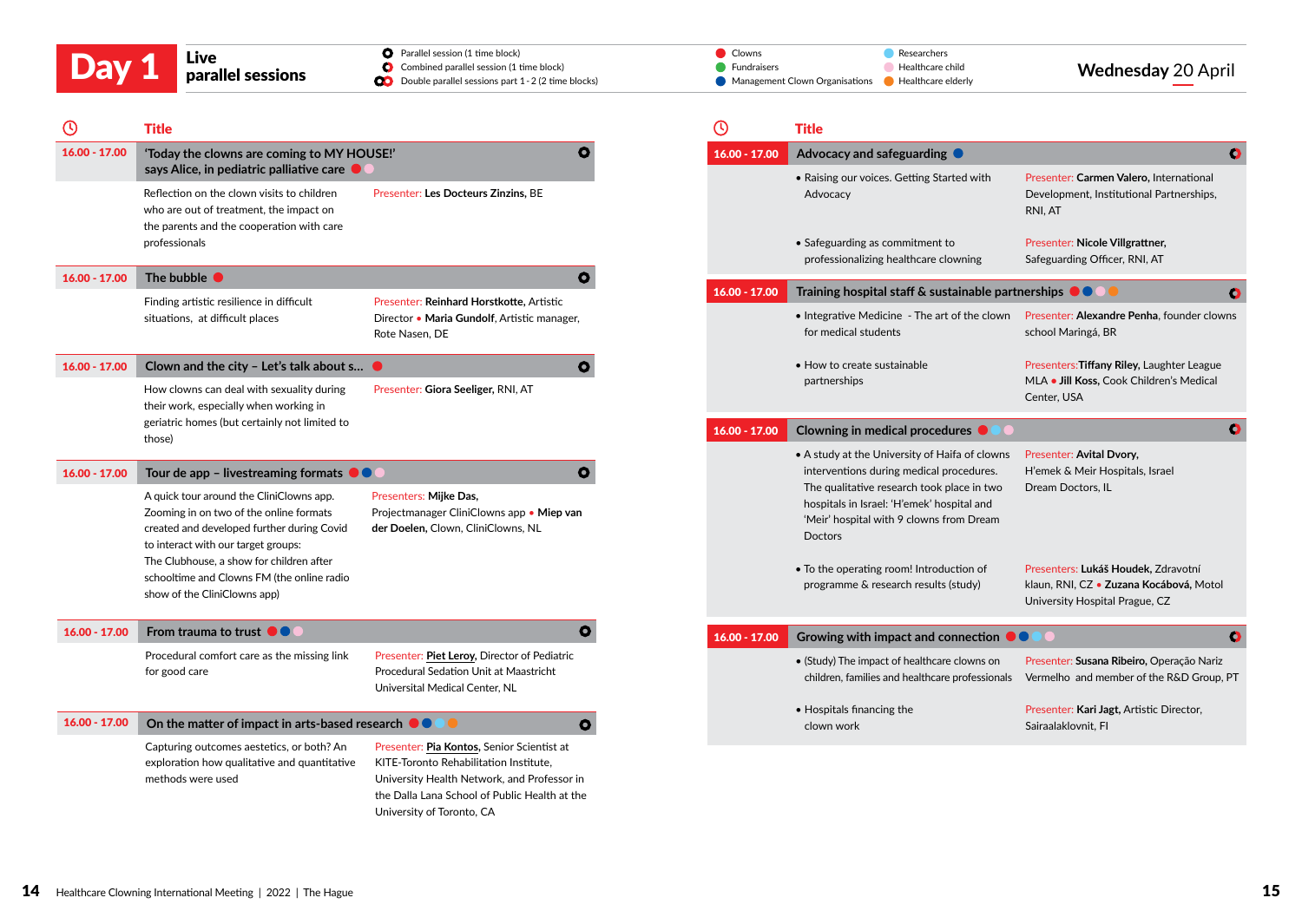| <b>Service Service</b> |  | $\mathcal{L}(\mathcal{L})$ and $\mathcal{L}(\mathcal{L})$ and $\mathcal{L}(\mathcal{L})$ |
|------------------------|--|------------------------------------------------------------------------------------------|

#### **O** Parallel session (1 time block) Combined parallel session (1 time block)

|       | Live              | <b>O</b> Parallel session (1 time block)                      | <b>⊿</b> Clowns<br>Researchers                       |                  |
|-------|-------------------|---------------------------------------------------------------|------------------------------------------------------|------------------|
| Day 2 |                   | Combined parallel session (1 time block)                      | Fundraisers<br>Healthcare child                      | Thursday 21 Apri |
|       | parallel sessions | <b>CO</b> Double parallel sessions part 1 - 2 (2 time blocks) | Management Clown Organisations Development Preachers |                  |

| Ø               | <b>Title</b>                                                                                         |                                                                                          | B             | <b>Title</b>              |
|-----------------|------------------------------------------------------------------------------------------------------|------------------------------------------------------------------------------------------|---------------|---------------------------|
| 09.30 - 10.30   | Embodied sensuousness: connecting with our senses,<br>emotions and desires $\bullet \bullet \bullet$ | 09.30 - 12.00                                                                            | Usin<br>Makir |                           |
|                 | In this workshop, you will consider ways to<br>embrace with your embodied sensuousness               | Presenter: Karen Rennie, Lecturer in nursing<br>and center for person centered practice, |               | devel                     |
|                 | and understand its connections with<br>personhood. Through understanding your                        | $\bullet$<br>Queen Margaret University, UK                                               |               | Usin                      |
|                 | own sensuous capabilities, we will be able<br>to consider the significance of sensuousness           |                                                                                          |               | <b>Idem</b>               |
|                 | when thinking about our dementia care<br>practices.                                                  |                                                                                          | 09.30 - 12.00 | Clow                      |
| $09.30 - 10.30$ | Make music with simple objects for the disabled child $\bullet$                                      |                                                                                          |               | An ov<br>the ar           |
|                 | How to make a simple piece of music with<br>well chosen objects                                      | Presenter: Rob Terwijn, Clown, CliniClowns,<br><b>NL</b>                                 |               | donor<br>other            |
| 09.30 - 10.30   | How to bring clowns and clown organisations into media! $\bullet \bullet \bullet$                    | $\bullet$                                                                                |               | Clow<br><b>Idem</b>       |
|                 | PR done successfully is a huge support for                                                           | Presenter: Eva Primavesi, Public Relations                                               |               |                           |
|                 | fundraising                                                                                          | and Marketing Strategist, RNI, AT                                                        | 09.30 - 12.00 | Clow                      |
| $09.30 - 10.30$ | 'Laugh to donate', a cooperation between brands:<br>La vache qui rit for CliniClowns, NL 000         | O                                                                                        |               | To im<br>increa           |
|                 | The insight in the rational behind the cam-<br>paign and how to find a match between a               | Presenter: Ilse Beckers, Chief Engagement<br>Officer, CliniClowns . Eline van Twist      |               | a fran                    |
|                 | cause and a company                                                                                  | Rombouts, Bel Nederland BV, NL<br>О                                                      |               | Clow                      |
| 09.30 - 10.30   | New ways to connect with eldery people $\bullet \bullet$                                             | O                                                                                        |               | Idem                      |
|                 | • Seniors, robots and clowns during the<br>pandemic                                                  | Presenters: Among others: Patrick van den<br>Boom, Creative Leader, Klokkeklovnene .     | 09.30 - 12.00 | Pres                      |
|                 |                                                                                                      | Vibeke Stølen, Daily manager,<br>Klokkeklovnene, NO                                      |               | Small<br>forma            |
|                 | . Digital clown meetings with older people<br>with intellectual disabilities                         | Presenter: Anne-Marie Möller, Artistic<br>Director, Clownmedicin, SE                     |               | Onlin<br>disabi<br>a live |
|                 |                                                                                                      |                                                                                          |               |                           |

|                 | <b>Title</b>                                                                                                                                                            |                                                                                                                         |
|-----------------|-------------------------------------------------------------------------------------------------------------------------------------------------------------------------|-------------------------------------------------------------------------------------------------------------------------|
| 09.30 - 12.00   | Using the voice as a primary instrument $\bullet$                                                                                                                       | Part 1 <b>QC</b>                                                                                                        |
|                 | Making music in the moment, using tools to<br>develop and play with musical ideas                                                                                       | Presenter: Roger Treece, Musician,<br>Composer, Owner at Audible Art, USA                                               |
|                 | Using the voice as a primary instrument $\bullet$                                                                                                                       | Part 2 00                                                                                                               |
|                 | Idem                                                                                                                                                                    | <b>Idem</b>                                                                                                             |
| $09.30 - 12.00$ | Clowning for healthy business $\bullet \bullet \bullet$                                                                                                                 | Part 1 Q                                                                                                                |
|                 | An overview on how to build a program using<br>the art and training tools of the clown for<br>donors (organisations and corporations) and<br>other fundraising purposes | Presenter: Pedro Fabião, Clown, Actor,<br>Trainer, Coach, Psychologist, PT                                              |
|                 | Clowning for healthy business $\bullet \bullet \bullet$                                                                                                                 | Part 2 $\alpha$                                                                                                         |
|                 | Idem                                                                                                                                                                    | Idem                                                                                                                    |
| $09.30 - 12.00$ | Clowning in a frame                                                                                                                                                     | Part 1 00                                                                                                               |
|                 | To improve quality in online acting and to<br>increase basic knowledge about clowning in<br>a frame                                                                     | Presenter: Thijs de Wit, Artistic Teamleader •<br>Henk de Wit, Clown and Coach, CliniClowns.<br><b>NL</b>               |
|                 | Clowning in a frame                                                                                                                                                     | Part 2 <b>OC</b>                                                                                                        |
|                 | Idem                                                                                                                                                                    | Idem                                                                                                                    |
| $09.30 - 12.00$ | Presentations: Clowning for children's groups with a disability ●●                                                                                                      | Part 1 <b>CO</b>                                                                                                        |
|                 | Small Senses Orchestra: a compilation of per-<br>formances, by means of visual material                                                                                 | Presenters: Hans Thissen and Hanneke Hees-<br>sels, Artistic Teamleader, CliniClowns, NL                                |
|                 | Online Caravan Orchestra for children with<br>disabilities - keeping in touch remotely. From<br>a live to an online version                                             | Presenters: Among others: Nicola Dabac,<br>CRVENI NOSOVI klaunovidoktori, HR<br>· Ana Lavrinc, Društvo Rdeč i noski, SI |
|                 | Presentations: Clowning for children's groups with a disability $\bullet\hspace{-2.9pt}\bullet\hspace{-2.9pt}$                                                          | Part 2 00                                                                                                               |
|                 | Making MESS: an interactive theatre<br>performance for young audiences with<br>complex additional support needs                                                         | Presenters: Diane Thornton and Suzie<br><b>Ferguson, Tenterhooks, UK</b>                                                |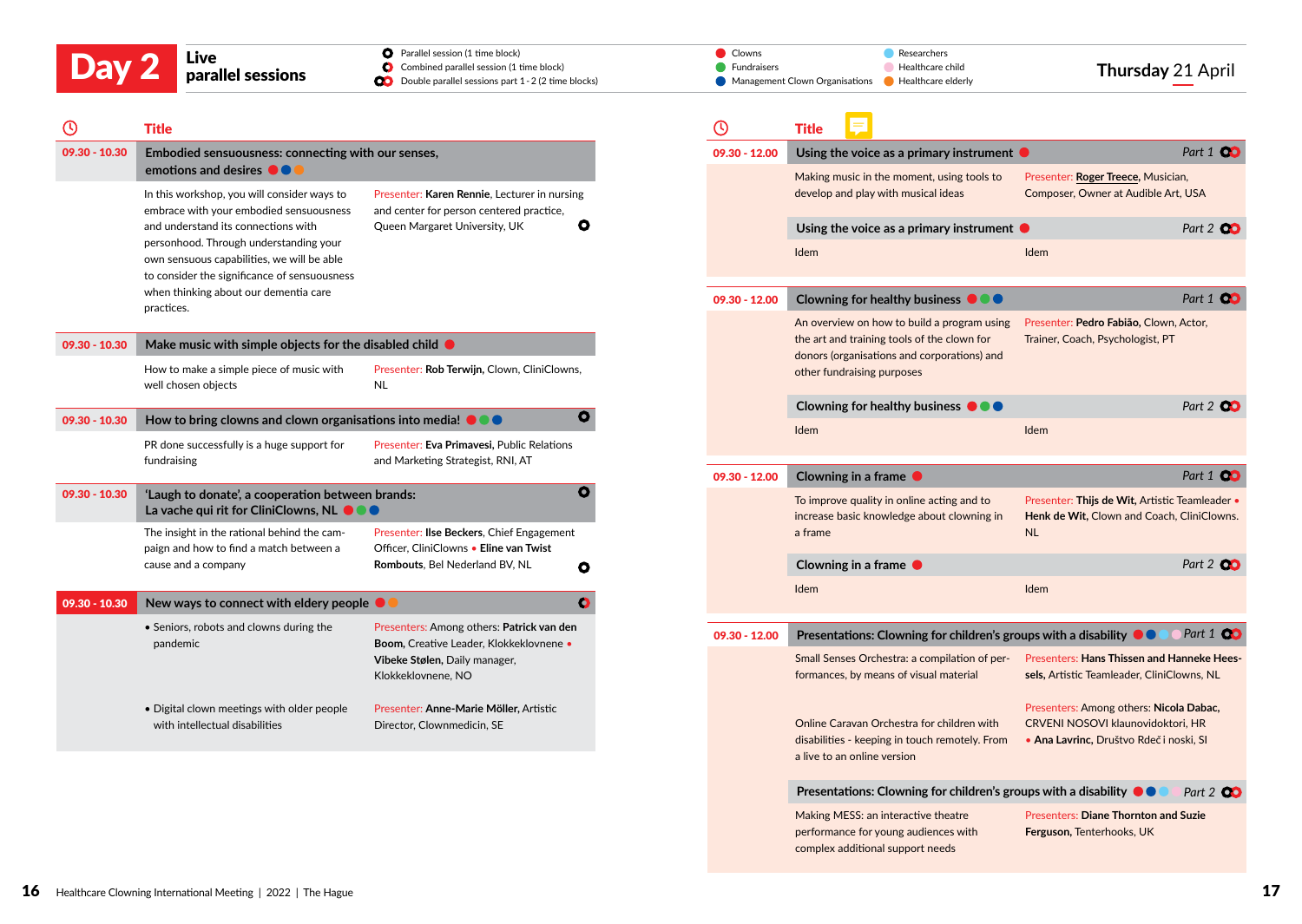

Double parallel sessions part 1 - 2 (2 time blocks)

| ⋒ | Title |
|---|-------|
|   |       |

| ၑ               | Title                                                                                                                                                                                   |                                                                                                                                                                  |                  |
|-----------------|-----------------------------------------------------------------------------------------------------------------------------------------------------------------------------------------|------------------------------------------------------------------------------------------------------------------------------------------------------------------|------------------|
| $09.30 - 12.00$ | Clowning with adults in palliative care (                                                                                                                                               |                                                                                                                                                                  | Part 1 <b>Q</b>  |
|                 | An introduction to clownwork in palliative<br>care based on the approach on awareness of<br>"being"                                                                                     | Presenters: Julie-Anne Leblanc, Clown and<br>Artistic Trainer, Foundation Dr. clown<br>. Marie-Pier Landry, Clown and Social<br>Artist, Foundation Dr. clown, CA |                  |
|                 | Clowning with adults in palliative care $\bullet$                                                                                                                                       |                                                                                                                                                                  | Part 2 00        |
|                 | Idem                                                                                                                                                                                    | <b>Idem</b>                                                                                                                                                      |                  |
| $09.30 - 12.00$ | Visuals in clowning $\bullet$                                                                                                                                                           |                                                                                                                                                                  | Part 1 00        |
|                 | How to expand visual perception to play and<br>create contact in clown visits through impro-<br>visation with color, shapes and visuals                                                 | Presenters: Augustina Pezzani,<br>DanskeHospitals Klovne, DK                                                                                                     |                  |
|                 |                                                                                                                                                                                         |                                                                                                                                                                  |                  |
|                 | Visuals in clowning $\bullet$<br>Idem                                                                                                                                                   | Idem                                                                                                                                                             | Part 2 <b>00</b> |
| 09.30 - 12.00   | The way we make video's for the CliniClowns app $\bullet$                                                                                                                               |                                                                                                                                                                  | Part 1 <b>00</b> |
|                 | Develop skills to create video's for the specific Presenters: Rinze Heininga, Clown, Gerard<br>target groups: the main focus will be on the<br>artistic level of the clown in the video | Walters, Clown • Andreas Scharfenberg,<br>Artistic Teamleader, CliniClowns, NL                                                                                   |                  |
|                 | The way we make video's for the CliniClowns app $\bullet$                                                                                                                               |                                                                                                                                                                  | Part 2 00        |
|                 | Idem                                                                                                                                                                                    | Idem                                                                                                                                                             |                  |
| 11.00 - 12.00   | The birth of educational clowning $\bullet\bullet$                                                                                                                                      | $\bigcirc$                                                                                                                                                       | $\bullet$        |
|                 | • A new profession: integration of<br>therapeutic clowns in schools                                                                                                                     | Presenters: Among others: Talia Safra,<br>Founder and Director, The Educational<br>Clowning Center, IL . Ilan Danjoux,<br>University of Toronto, CA              |                  |
|                 | • The transformative impact of<br>education clowning in schools                                                                                                                         |                                                                                                                                                                  |                  |
| $11.00 - 12.00$ | Why stop the music? $\bullet$                                                                                                                                                           |                                                                                                                                                                  | $\bullet$        |
|                 | You'll leave the workshop with hightened<br>sense of musicality in your clown work and a                                                                                                | Presenter: Meredith Gordon, Clown, Drive<br>Forward, Humorology Atlanta & Clowns                                                                                 |                  |

Without Borders, USA

|       | Live              | <b>O</b> Parallel session (1 time block)                      | <b>/ Clowns</b>                                            | Researchers      |                  |
|-------|-------------------|---------------------------------------------------------------|------------------------------------------------------------|------------------|------------------|
| Day 2 |                   | Combined parallel session (1 time block)                      | Fundraisers                                                | Healthcare child | Thursday 21 Apri |
|       | parallel sessions | <b>CO</b> Double parallel sessions part 1 - 2 (2 time blocks) | Management Clown Organisations <b>C</b> Healthcare elderly |                  |                  |

| υ               | <b>Title</b>                                                                                                                                                                                                         |                                                                                                                                                                                                          |
|-----------------|----------------------------------------------------------------------------------------------------------------------------------------------------------------------------------------------------------------------|----------------------------------------------------------------------------------------------------------------------------------------------------------------------------------------------------------|
| 11.00 - 12.00   | Pandemic, solutions and fresh ways to look at our work ●●●●                                                                                                                                                          | $\bullet$                                                                                                                                                                                                |
|                 | The clown, the figure that proves to always<br>reinvent itself through the ages, cultures and<br>crises                                                                                                              | Panel members: Patrick van den Boom,<br>Klokkeklovnene, NO · Olivier-Hugues<br>Terreault, Resident Teacher at Centre de<br>Méditation Kadampa Vajrassattva, FR                                           |
| $11.00 - 12.00$ | Participatory action research $\bullet \bullet$                                                                                                                                                                      | O                                                                                                                                                                                                        |
|                 | Improving working relations between health<br>care workers and clowns in elderly care<br>through the process of participatory action<br>research: lessons learnt in developing an<br>international research protocol | Presenters: Barbara Groot, Researcher,<br>Leyden Academy on Vitality and Ageing •<br>Lieke de Kock, Researcher, Leyden<br>Academy on Vitality and Ageing, NL •<br>Charlotte Langemeijer, CliniClowns, NL |
| 11.00 - 12.00   | Artful minds light $\bullet$                                                                                                                                                                                         | $\bullet$                                                                                                                                                                                                |
|                 | Workshop, using a multi-disciplinary<br>approach to experience, explore and provide<br>insights into the reality, perspectives and<br>challenges of people living with dementia                                      | Presenter: Magdalena Schamberger,<br>Honorary Professor, Queen Margaret<br>University, UK                                                                                                                |
| $11.00 - 13.15$ | Doorway delight $\bullet$                                                                                                                                                                                            | Part 1 00                                                                                                                                                                                                |
|                 | • A focus on the creative, physical opportuni-<br>ties which room entrances provide                                                                                                                                  | Presenter: Michael Christensen, Founder<br>Big Apple Circus Clowns Care Unit, USA                                                                                                                        |
|                 | Doorway delight $\bullet$                                                                                                                                                                                            | Part 2 00                                                                                                                                                                                                |
|                 | Idem                                                                                                                                                                                                                 | Idem                                                                                                                                                                                                     |
|                 |                                                                                                                                                                                                                      |                                                                                                                                                                                                          |
| $12.15 - 13.15$ | D.R.I.V.E. Forward anti-racism workshop                                                                                                                                                                              | O                                                                                                                                                                                                        |
|                 | A list of tools and actions to address issues<br>about race and LGBTQ-matters that arise in<br>the workplace and among the patient and the<br>clients we serve                                                       | Presenters: Among others: Meredith Gordon,<br>Healthcare Clown, Director, DRIVE Forward,<br>Humorology Atlanta & Clowns Without<br>Borders, USA . Calvin Ku, Healthcare Clown,<br>DRIVE Forward, USA     |

vocabulary to describe that musicality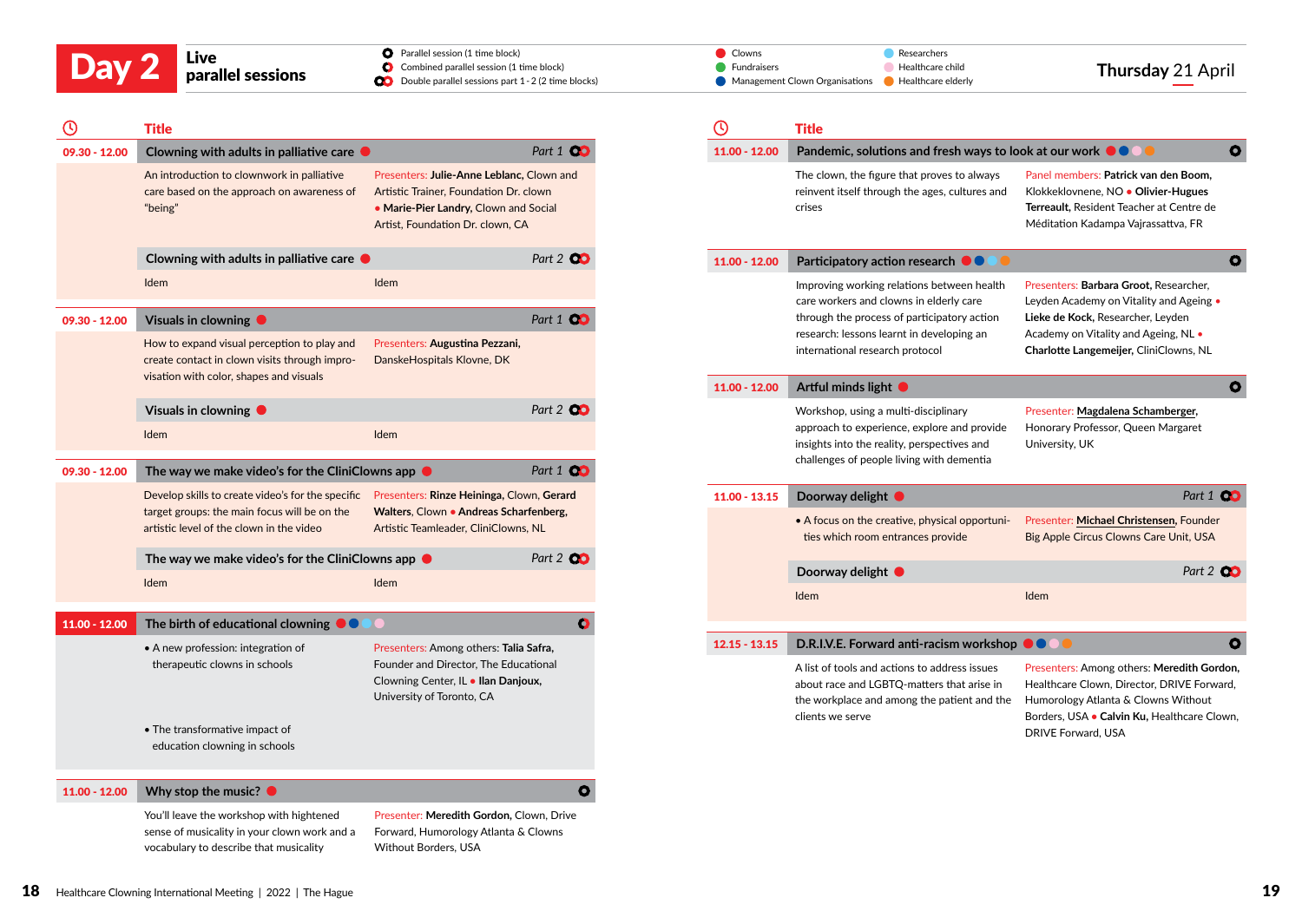|                 | Live<br>parallel sessions                                                                                                                                                        | <b>O</b> Parallel session (1 time block)<br>Combined parallel session (1 time block)<br>o<br>Double parallel sessions part 1 - 2 (2 time blocks)                                                         | Clowns<br>Fundraisers | Researchers<br>Healthcare child<br>Management Clown Organisations<br>Healthcare elderly                                                                                | Thursday 21 April                                                                                                                                                 |
|-----------------|----------------------------------------------------------------------------------------------------------------------------------------------------------------------------------|----------------------------------------------------------------------------------------------------------------------------------------------------------------------------------------------------------|-----------------------|------------------------------------------------------------------------------------------------------------------------------------------------------------------------|-------------------------------------------------------------------------------------------------------------------------------------------------------------------|
|                 | <b>Title</b>                                                                                                                                                                     |                                                                                                                                                                                                          | $\mathbb O$           | <b>Title</b>                                                                                                                                                           |                                                                                                                                                                   |
| $12.15 - 13.15$ | Clowning with surgical mask $\bullet$                                                                                                                                            | $\bullet$                                                                                                                                                                                                | $12.15 - 13.15$       | Clowning for children with neuro diversity $\bullet$                                                                                                                   | $\bullet$                                                                                                                                                         |
|                 | A practical and physical workshop about<br>working with a surgical mask                                                                                                          | Presenter: Avital Dvory, medical clown,<br>Dream Doctors, H'emek & Meir Hospitals, IL                                                                                                                    |                       | Study: Medical clowning in<br>kindergarten for children with<br>developmental disabilities and their parents                                                           | Presenter: Rinat Feniger-Schaal,<br>Drama Therapist, Lecturer and Researcher,<br>University of Haifa • Esty Mittelberg, Dream                                     |
| $12.15 - 13.15$ | 'Are you crazy?' medical clowning in mental health $\bullet$ $\bullet$<br>In the workshop we will describe main as-<br>pects of our work with mental health patients:            | $\bullet$<br>Presenters: Hilik Peri, Clinical Psychologist,<br>S'hahar Menashe, Mental Health Center, IL .                                                                                               |                       |                                                                                                                                                                        | Doctors, IL . Yuval Ben-Eli, Dream Doctors,<br>IL . Sancho Yaron Goshen, Dream Doctors, IL                                                                        |
|                 | ways to build a transitional space, where<br>human connections can flourish, and harsh                                                                                           | Mickey Bash, medical clown, Dream Doctors<br>association, IL . Etay Nachmias, Clown,                                                                                                                     | $12.15 - 13.15$       | Stories of change and joyful evaluation $\bullet\bullet$                                                                                                               | $\bullet$                                                                                                                                                         |
| $12.15 - 13.15$ | feelings can be contained<br>Clowning for abused children <b>OC</b>                                                                                                              | Dream Doctors, IL<br>$\mathbf{o}$                                                                                                                                                                        |                       | • Using stories of change to<br>measure impact                                                                                                                         | Presenters: Marie Gade Husted.<br>Consultant of analysis and evaluation, Danske<br>Hospitalsklovne · Maria Bergmann Drougge,<br>Clown, Danske Hospitalsklovne, DK |
|                 | Creating a new medical clown program sup-<br>porting children who have suffered suspected<br>physical abuse or neglect - an international<br>and interdisciplinary collaboration | Presenters: Shoshi Ofir, Medical Clown<br>Dream Doctors, IL . David Symons, Artistic<br>Director, The Humour Foundation, AU .<br>Trusha Brys, Medical Clown, Royal Children's<br>Hospital, Melbourne, AU |                       | • What can evaluation learn from clowning?<br>What can clowning learn from evaluation?                                                                                 | Presenter: Natalia Hecht, Manager Research,<br>evaluation and learning, RNI, AT                                                                                   |
|                 |                                                                                                                                                                                  |                                                                                                                                                                                                          | $12.15 - 13.15$       | Healthcare clowning in times of crises $\bullet\bullet$                                                                                                                | $\bullet$                                                                                                                                                         |
| $12.15 - 13.15$ | Lightfulness and Kinhin (zen meditation walk) $\bullet$<br>To experience/develop self care/mindfulness<br>practices based in lightfulness and the prac-<br>tice of Kinhin        | $\bullet$<br>Presenter: Moshe Cohen, Trainer,<br>Performing Artist & Medical Clown, Levity &<br>Lightfulness, USA                                                                                        |                       | . Digital medical clowning: building safe and<br>secure online story worlds<br>· Studies revealed unique challenges as well<br>as unrecognized strengths of healthcare | Presenter: Freya Stang, Medical Clown,<br>Sykehusklovnene, NO<br>Presenters: Maggie Roessler, Head<br>Research and Learning Department,                           |
| $12.15 - 13.15$ | Touching souls $\bullet$                                                                                                                                                         | $\bullet$                                                                                                                                                                                                |                       | clowning organizations in times of crises                                                                                                                              | RNI · Simone Seebacher, Coordinator<br>monitoring, research and evaluation,                                                                                       |
|                 | What kind of connector are you?                                                                                                                                                  | Presenter: Fernando Terra, Artistic Director<br>and Teacher, Rugas de Riso, PT                                                                                                                           |                       |                                                                                                                                                                        | Rote Nasen, AT                                                                                                                                                    |
|                 |                                                                                                                                                                                  |                                                                                                                                                                                                          | $16.00 - 17.00$       | <b>Human First!</b>                                                                                                                                                    | $\bullet$                                                                                                                                                         |
| $12.15 - 13.15$ | Therapeutic communication techniques $\bullet \bullet \bullet$<br>Hospital visits are stressful events for a ma-                                                                 | O<br>Presenters: Evelyn Schotborg, Clinical                                                                                                                                                              |                       | Playful communication for Healthcare<br>professionals (healthcare professionals only)                                                                                  | Presenter: Michael Christensen, Founder Big<br>Apple Circus Clowns Care Unit, USA                                                                                 |
|                 | jority of patients, which can be accompanied<br>by anxiety and pain. Research has shown that                                                                                     | Psychologist . Yvette Krol, Clinical<br>Psychologist, Psycho Therapist, Deventer                                                                                                                         | $16.00 - 17.00$       | 360 degrees of a clown's voice! $\bullet$                                                                                                                              | $\mathbf{o}$                                                                                                                                                      |
|                 | anxiety and pain are reduced in patients when<br>health care providers coordinate well with<br>the patient, and communicate effectively.                                         | Hospital, NL                                                                                                                                                                                             |                       | To explore vocal acting, to be heard rather<br>then to be seen                                                                                                         | Presenter: Marianne Clarac, Comedian clown,<br>singer, Le Rire Medecin, FR                                                                                        |
|                 | Knowledge of placebo and nocebo effects is<br>important here                                                                                                                     |                                                                                                                                                                                                          | $16.00 - 17.00$       | Empowering older adults living with cognitive diversity to embrace<br>playful activities and to clown in Brazil $\bullet$ (                                            | $\bullet$                                                                                                                                                         |

Experience report of an in-person clowning and a remote playful program with older adults living with cognitive diversity

Presenter: **[Lenisa Brandao](https://www.hcim2021.com/parallel-sessions.html),** Speech Therapist, PhD in Psychology, Universidade Federal do

Rio Grande do Sul, BR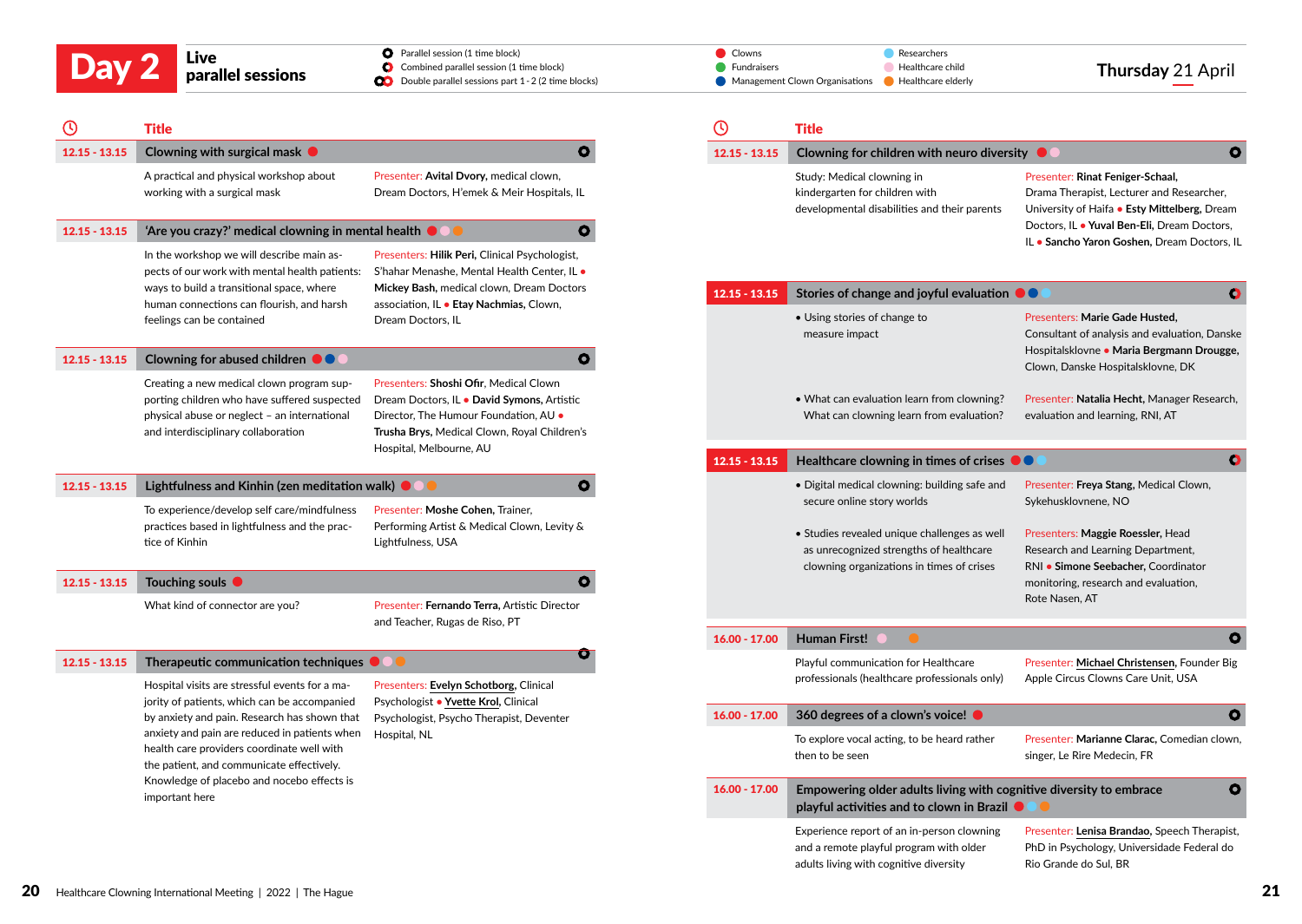Parallel session (1 time block)

|       | Live              | <b>O</b> Parallel session (1 time block)                      | Clowns                                                | Researchers      |                   |
|-------|-------------------|---------------------------------------------------------------|-------------------------------------------------------|------------------|-------------------|
| Day 2 |                   | Combined parallel session (1 time block)                      | <b>Fundraisers</b>                                    | Healthcare child | Thursday 21 April |
|       | parallel sessions | <b>OD</b> Double parallel sessions part 1 - 2 (2 time blocks) | • Management Clown Organisations • Healthcare elderly |                  |                   |

| $\mathbf \Theta$ | <b>Title</b>                                                                                                                                                                                                                                             |                                                                                                                                                                     | $\odot$                         | <b>Title</b>                                                                                                                                                                               |                                                                                                                                                                                 |
|------------------|----------------------------------------------------------------------------------------------------------------------------------------------------------------------------------------------------------------------------------------------------------|---------------------------------------------------------------------------------------------------------------------------------------------------------------------|---------------------------------|--------------------------------------------------------------------------------------------------------------------------------------------------------------------------------------------|---------------------------------------------------------------------------------------------------------------------------------------------------------------------------------|
| $16.00 - 17.00$  | Neatly weird <b>OOO</b>                                                                                                                                                                                                                                  |                                                                                                                                                                     | $\mathbf{o}$<br>$16.00 - 17.00$ | Hear and see what F2F can do for your organisation . •                                                                                                                                     | $\bullet$                                                                                                                                                                       |
|                  | Impact of clowning for children with<br>complicated learning, behavioral or<br>emotional problems                                                                                                                                                        | Presenters: Riska Wijgergangs, Clown,<br>CliniClowns • Joosje Stumpel, Director<br>Pedological Institute                                                            |                                 | • Inspiration from six years of experience<br>with F2F in The Danish Hospital Clown<br>Organization                                                                                        | Presenters: Alice Amund Nielsen,<br>Senior projectmanager, private fundraising,<br>Danish HospitalClowns • Simon Bertelsen,<br>Project Manager, Pepperminds, DK                 |
| $16.00 - 17.00$  | Play along <sup>00</sup>                                                                                                                                                                                                                                 |                                                                                                                                                                     | $\mathbf{o}$                    | • A toolkit with practical information to set a                                                                                                                                            | Presenters: Catarina Pereira, Manager face-                                                                                                                                     |
|                  | A live interactive game for children with spe-<br>cial needs. The clowns and the children create<br>an adventure that they shape themselves<br>through input from the children, and also<br>invite the children to participate in the game<br>themselves | Presenter: Hanneke Heessels, Artistic<br>Teammanager, CliniClowns, NL                                                                                               |                                 | face-to-face in-house campaign                                                                                                                                                             | to-face fundraising, Operação Nariz Vermelho<br>• Paula Perez, Coordinator private donor<br>fundraising, Operação, Nariz Vermelho, PT                                           |
|                  |                                                                                                                                                                                                                                                          |                                                                                                                                                                     | $16.00 - 17.00$                 | How to tell our story $\bullet \bullet$                                                                                                                                                    | O                                                                                                                                                                               |
| $16.00 - 17.00$  | Understanding responsive behaviours $\bullet\bullet\bullet$<br>Explore how people with dementia may ex-<br>press their needs through behaviour, rather                                                                                                   | Presenter: Annemarie Bolder, occupational<br>therapist, member of European                                                                                          | $\mathbf{o}$                    | • Strategic Thinking - The "How" to the<br>organisational why                                                                                                                              | Presenter: Natalie Porias, Managing Director<br>RNI · Veronika Schwald, Philanthropic<br>Relations, RNI, AT                                                                     |
|                  | than word. You get tips, trics and tools how to<br>use this knowledge in your daily work                                                                                                                                                                 | Remeniscence Network, Ergoworld Dementia<br>trainer. NL                                                                                                             |                                 | • The secrets behind the magic<br>of storytelling                                                                                                                                          | Presenter: Eva Škofič - Maurer, Clown and<br>Ambassador, Rdeči noski, SI                                                                                                        |
| $16.00 - 17.00$  | Send in the clowns $\bullet \bullet$                                                                                                                                                                                                                     |                                                                                                                                                                     | $\mathbf{o}$                    |                                                                                                                                                                                            |                                                                                                                                                                                 |
|                  | Study: Challenging stigma associated with                                                                                                                                                                                                                | Presenter: Pia Kontos, Senior Scientist at                                                                                                                          | $16.00 - 17.00$                 | Creative dressing for the eldery <b>O</b>                                                                                                                                                  | $\bullet$                                                                                                                                                                       |
|                  | dementia and enriching lives. Engagement<br>with the arts is increasingly advocated to<br>reduce stigma and to increase social inclusion<br>of persons living with dementia                                                                              | KITE-Toronto Rehabilitation Institute,<br>University Health Network, and Professor in<br>the Dalla Lana School of Public Health at the<br>University of Toronto, CA |                                 | • An interactive presentation performance<br>where the eldery participate in dressing<br>the clown                                                                                         | Presenters: Massimo Cavallini, Art Director .<br>Debora ter Horst, Interim Director, Clown,<br><b>Stichting VisiteClowns, NL</b>                                                |
|                  |                                                                                                                                                                                                                                                          |                                                                                                                                                                     |                                 | • Presentation of selected field notes and<br>a reflection on how this innovative elder/<br>clown project helps us to move beyond sto-<br>ries of dementia as individual human loss        | Presenter: Ruud Hendriks, Faculty of Arts<br>and Social Sciences, Maastricht University, NL                                                                                     |
|                  |                                                                                                                                                                                                                                                          |                                                                                                                                                                     | $16.00 - 17.00$                 | Virtual variety: the pandemic and beyond! $\bullet$                                                                                                                                        | $\bullet$                                                                                                                                                                       |
|                  |                                                                                                                                                                                                                                                          |                                                                                                                                                                     |                                 | • Virtual variety: How we can provide joy,<br>laughter, wonder and comfort of healthcare<br>clowns during the pandemic, and utilize<br>what we learn to enrich programs for the<br>future. | Presenters: Deborah Kaufmann.<br>Co-founder and Director of training and<br>education, Healthy Humor . Karen McCarty,<br>Co-founder and Artistic director, Healthy<br>Humor, US |

• We can't? Oh, yes we can! Artistic formats during the pandemic

Presenter: **Anna Wojtkowiak-Williams,** Artistic director, Fundacja Czerwone Noski, Klown w Szpitalu, PL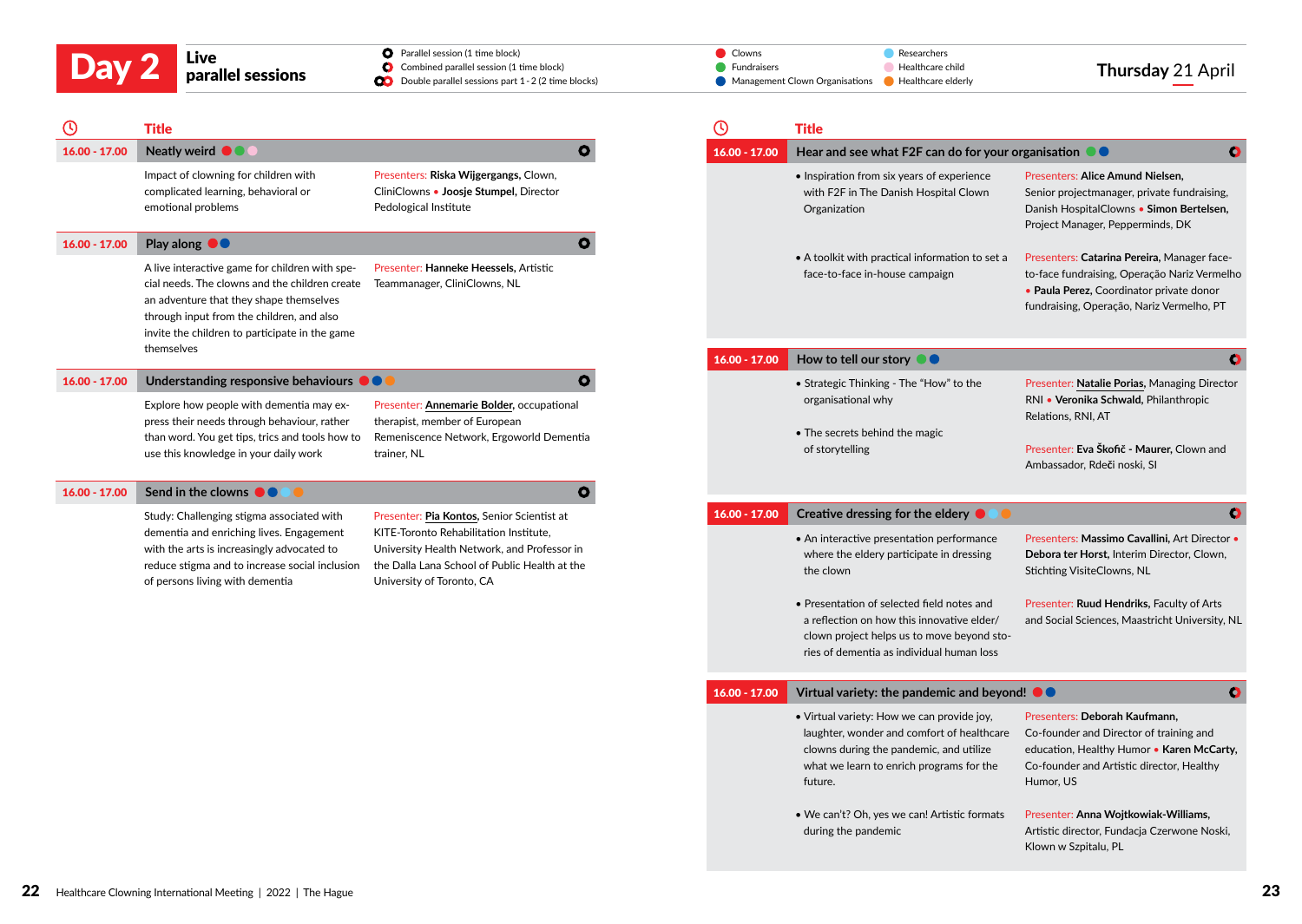| Day 3 | Live<br>parallel sessions | <b>O</b> Parallel session (1 time block)<br>Combined parallel session (1 time block)<br><b>CO</b> Double parallel sessions part 1 - 2 (2 time blocks) | Clowns<br>Fundraisers                                 | Researchers<br>Healthcare child | Friday 22 April |
|-------|---------------------------|-------------------------------------------------------------------------------------------------------------------------------------------------------|-------------------------------------------------------|---------------------------------|-----------------|
|       |                           |                                                                                                                                                       | • Management Clown Organisations • Healthcare elderly |                                 |                 |

|                 | <b>Title</b>                                                                                                                                                                 |                                                                                                                                                          | (၂              | <b>Title</b>                                                                                                                                                                                          |                                                                                                                                                                                      |        |
|-----------------|------------------------------------------------------------------------------------------------------------------------------------------------------------------------------|----------------------------------------------------------------------------------------------------------------------------------------------------------|-----------------|-------------------------------------------------------------------------------------------------------------------------------------------------------------------------------------------------------|--------------------------------------------------------------------------------------------------------------------------------------------------------------------------------------|--------|
| 11.00 - 12.00   | Using projects for fundraising $\bullet\bullet$                                                                                                                              | $\mathbf{o}$                                                                                                                                             | $11.00 - 13.15$ | Can the certainty of death throw us into the arms of life? $\bullet$                                                                                                                                  |                                                                                                                                                                                      | Part 1 |
|                 | Inspiration session to share and create<br>successful fundraising projects                                                                                                   | Presenters: Esmeralda Duys, Target group<br>owner private donor . Marieke Hoving,<br>Communication coordinator, CliniClowns, NL                          |                 | How can we as hospital clowns strengthen<br>life when we meet all kinds of emotions and<br>thoughts that accompany the dying process                                                                  | Presenters: Rodrigo Morganti, Fondazio<br>Dottor Sorriso Onlus, IT                                                                                                                   |        |
| 11.00 - 12.00   | Strategic thinking: positioning                                                                                                                                              | $\mathbf{o}$                                                                                                                                             |                 | Can the certainty of death throw us into the arms of life? $\bullet$                                                                                                                                  |                                                                                                                                                                                      |        |
|                 | From "nice to have" to "essential role":<br>a journey in clown position - case study                                                                                         | Presenters: Joy Ann Winistörfer, Clown,<br>Kinderspital Zürich, CH · Avital Dvory,<br>H'emek & Meir Hospitals, Dream Doctors, IL                         |                 | <b>Idem</b>                                                                                                                                                                                           | <b>Idem</b>                                                                                                                                                                          | Part 2 |
|                 |                                                                                                                                                                              |                                                                                                                                                          | $11.00 - 13.15$ | <b>Five Stars Treatment OO</b>                                                                                                                                                                        |                                                                                                                                                                                      | Part 1 |
| $11.00 - 12.00$ | Fragile elephants: art in the service of clowns education $\bullet \bullet$<br>A presentation to propose a new<br>an refreshing perspective of<br>healthcare clown education | $\mathbf{o}$<br>Presenters: Lukáš Houdek, Deputy Artistic<br>Director, Zdravotní klaun · Petr Jarčevský,<br>Zdravotní klaun., CZ                         |                 | What is our best role as a leader, what is de<br>the core of our best practices; who is the star?                                                                                                     | Presenters: Patrick van den Boom, dired<br>Klokkeklovnene, NO · Olivier-Hugues<br>Terreault, Resident Teacher at Centre de<br>Méditation Kadampa Vajrassattva, FR                    |        |
| $11.00 - 12.00$ | Stronger hospital partnerships $\bullet\bullet$                                                                                                                              | $\bullet$                                                                                                                                                |                 | <b>Five Stars Treatment ●●</b>                                                                                                                                                                        |                                                                                                                                                                                      | Part 2 |
|                 | Using participatory evaluation to track and<br>improve our cooperation with care giving<br>institutions                                                                      | Presenter: Simone Seebacher •<br>Maggie Roessler, RNI, AT                                                                                                |                 | Idem                                                                                                                                                                                                  | Idem                                                                                                                                                                                 |        |
|                 |                                                                                                                                                                              |                                                                                                                                                          | $11.00 - 13.15$ | Physically funny in the hospital environment ●                                                                                                                                                        |                                                                                                                                                                                      | Part 1 |
| $11.00 - 12.00$ | Clowns curriculum and skills $\bullet \bullet$<br>. The creation of a standardized curriculum,<br>the Esperanto of healthcare clowning                                       | $\bullet$<br>Presenters: Nicole Villgrattner, International<br>Organisational Development, RNI, • Brigit<br>Buchner, Artistic Education Manager, RNI, AT |                 | In this workshop we will explore techniques<br>and the application of physical play, slapstick,<br>and the use of what and who we find in the<br>hospital room                                        | Presenter: Hilary Chaplain, SELF, past<br>affiliation with The Big Apple Circus CC<br><b>USA</b>                                                                                     |        |
|                 | • 10 essential skills of the healthcare clown                                                                                                                                | Presenters: Melissa Holland, Co-artistisc                                                                                                                |                 | Physically funny in the hospital environment ●                                                                                                                                                        |                                                                                                                                                                                      | Part 2 |
|                 |                                                                                                                                                                              | director, Dr. Clown Foundation, CA                                                                                                                       |                 | Idem                                                                                                                                                                                                  | Idem                                                                                                                                                                                 |        |
| $11.00 - 13.15$ | Customer journey $\bullet$ $\bullet$                                                                                                                                         | Part 1 00                                                                                                                                                | $11.00 - 13.15$ | Leading from purpose $\bullet \bullet$                                                                                                                                                                |                                                                                                                                                                                      | Part 1 |
|                 | Using customer journey mapping to raise<br>impact on beneficiaries                                                                                                           | Presenters: Ilja van Alten, Communications<br>specialist, CliniClowns, NL . Lenneke Briët,<br>Customer experience designer, Raising<br>Results, NL       |                 | New leadershop in artistic organisations from<br>predict and control to sense and respond. The<br>advantages of effective teamwork between<br>artistic and executive part within an organ-<br>isation | Panel members: Ilse Beckers, CliniClow<br>• Rosaria Jorge • Fernando Esrich,<br>Narizvermelho PT · Suzie Ferguson,<br>Heartsminds, UK . Bob Schipper, Partn<br>Co-founder, RSPND, NL |        |
|                 | Customer journey •                                                                                                                                                           | Part 2 <b>00</b>                                                                                                                                         |                 |                                                                                                                                                                                                       |                                                                                                                                                                                      |        |
|                 | Idem                                                                                                                                                                         | Idem                                                                                                                                                     |                 | Leading from purpose $\bullet$                                                                                                                                                                        |                                                                                                                                                                                      | Part 2 |
|                 |                                                                                                                                                                              |                                                                                                                                                          |                 |                                                                                                                                                                                                       |                                                                                                                                                                                      |        |

|                 | <b>Title</b>                                                                                                                                                                                          |                                                                                                                                                                                               |                  |  |  |  |
|-----------------|-------------------------------------------------------------------------------------------------------------------------------------------------------------------------------------------------------|-----------------------------------------------------------------------------------------------------------------------------------------------------------------------------------------------|------------------|--|--|--|
| $11.00 - 13.15$ | Can the certainty of death throw us into the arms of life? $\bullet$                                                                                                                                  |                                                                                                                                                                                               | Part 1 00        |  |  |  |
|                 | How can we as hospital clowns strengthen<br>life when we meet all kinds of emotions and<br>thoughts that accompany the dying process                                                                  | Presenters: Rodrigo Morganti, Fondazione<br>Dottor Sorriso Onlus, IT                                                                                                                          |                  |  |  |  |
|                 |                                                                                                                                                                                                       | Can the certainty of death throw us into the arms of life? $\bullet$                                                                                                                          |                  |  |  |  |
|                 | Idem                                                                                                                                                                                                  | Idem                                                                                                                                                                                          | Part 2 00        |  |  |  |
| $11.00 - 13.15$ | Five Stars Treatment <sup>O</sup>                                                                                                                                                                     |                                                                                                                                                                                               | Part 1 00        |  |  |  |
|                 | What is our best role as a leader, what is de<br>the core of our best practices; who is the star?                                                                                                     | Presenters: Patrick van den Boom, director,<br>Klokkeklovnene, NO · Olivier-Hugues<br>Terreault, Resident Teacher at Centre de<br>Méditation Kadampa Vajrassattva, FR                         |                  |  |  |  |
|                 | Five Stars Treatment <b>O</b>                                                                                                                                                                         |                                                                                                                                                                                               | Part 2 <b>00</b> |  |  |  |
|                 | Idem                                                                                                                                                                                                  | Idem                                                                                                                                                                                          |                  |  |  |  |
|                 |                                                                                                                                                                                                       |                                                                                                                                                                                               |                  |  |  |  |
| $11.00 - 13.15$ | Physically funny in the hospital environment ●                                                                                                                                                        |                                                                                                                                                                                               | Part 1 00        |  |  |  |
|                 | In this workshop we will explore techniques<br>and the application of physical play, slapstick,<br>and the use of what and who we find in the<br>hospital room                                        | Presenter: Hilary Chaplain, SELF, past<br>affiliation with The Big Apple Circus CCU,<br><b>USA</b>                                                                                            |                  |  |  |  |
|                 | Physically funny in the hospital environment $\bullet$                                                                                                                                                |                                                                                                                                                                                               | Part 2 00        |  |  |  |
|                 | Idem                                                                                                                                                                                                  | <b>Idem</b>                                                                                                                                                                                   |                  |  |  |  |
| $11.00 - 13.15$ | Leading from purpose $\bullet \bullet$                                                                                                                                                                |                                                                                                                                                                                               | Part 1 <b>QO</b> |  |  |  |
|                 | New leadershop in artistic organisations from<br>predict and control to sense and respond. The<br>advantages of effective teamwork between<br>artistic and executive part within an organ-<br>isation | Panel members: Ilse Beckers, CliniClowns NL<br>• Rosaria Jorge • Fernando Esrich,<br>Narizvermelho PT • Suzie Ferguson,<br>Heartsminds, UK • Bob Schipper, Partner &<br>Co-founder, RSPND, NL |                  |  |  |  |
|                 | Leading from purpose $\theta$                                                                                                                                                                         |                                                                                                                                                                                               | Part 2 QC        |  |  |  |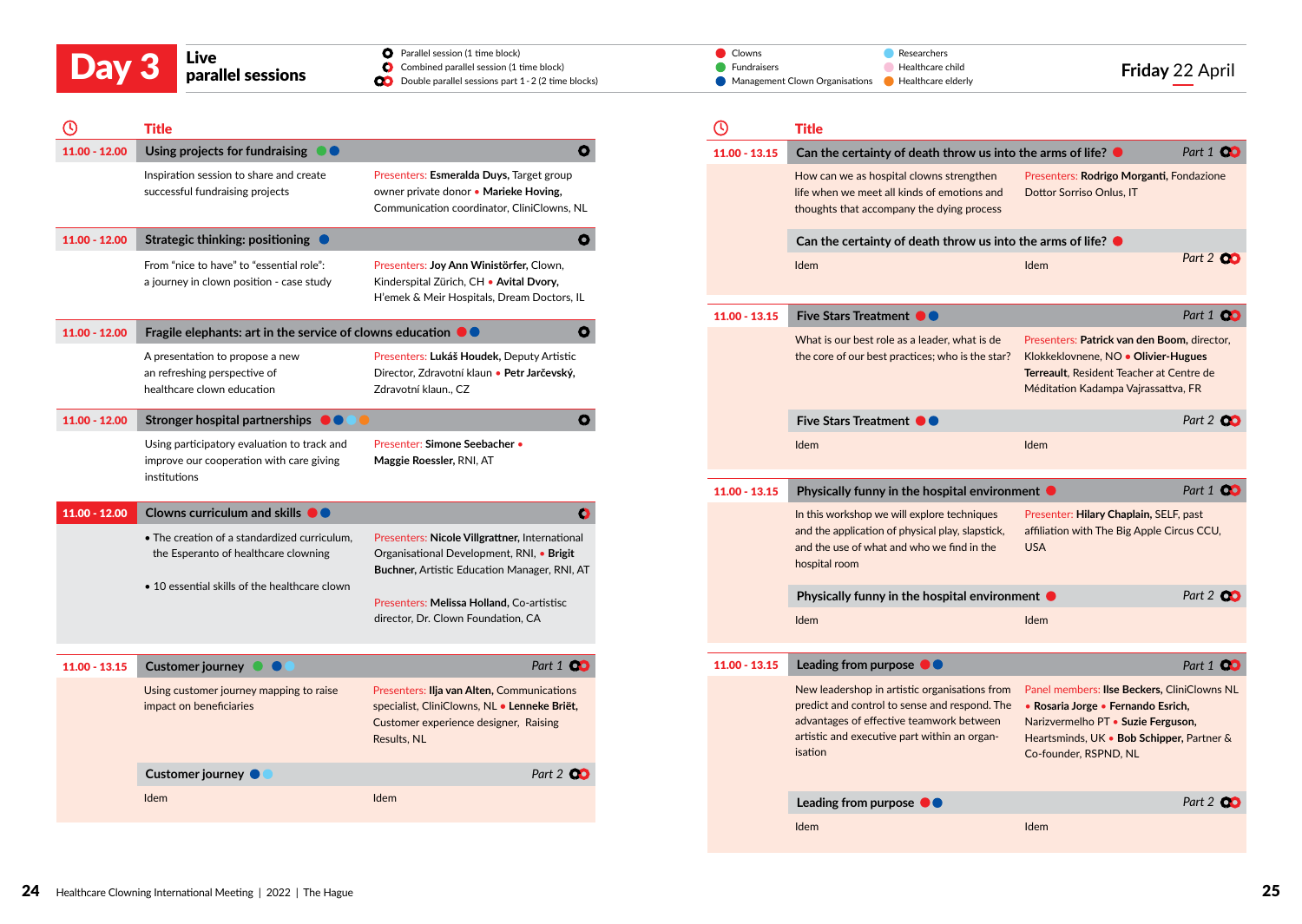Parallel session (1 time block)

 $\bullet$ 

| (۱)             | <b>Title</b>                                                                                                                                                            |                                                                                                                                                                                                                                 |                  |
|-----------------|-------------------------------------------------------------------------------------------------------------------------------------------------------------------------|---------------------------------------------------------------------------------------------------------------------------------------------------------------------------------------------------------------------------------|------------------|
| $11.00 - 13.15$ | Art and Play in the World of Autism. <b>OC</b>                                                                                                                          |                                                                                                                                                                                                                                 | Part 1 00        |
|                 | Experts discussing and showing the benefits<br>of applied arts for children with ASD. Case<br>stories highlighting best practice in autistic<br>play and communication. | Presenter: Wendy van Summeren,<br>neuropsychologist and cognitive behavioral<br>therapist Psychiatry University Center<br>Nijmegen, NL • Kaisa Koulu, dancer and<br>health care clown with Sairaalaklovnit FI,                  |                  |
|                 |                                                                                                                                                                         | expertise with children on autistic spectrum                                                                                                                                                                                    |                  |
|                 |                                                                                                                                                                         | and with disabilities, NL • Sarah<br>Nieuwenhuizen, Music therapist, Papageno<br>foundation, supporting children and young<br>people with autism, NL . Juul Schoorl, mother<br>of an autistic child, NL . Samira el Abdellaoui, |                  |
|                 |                                                                                                                                                                         | teaching assistant and mother of a son with<br>ASS, NL • Marc Heijnen, Healthcare clown,                                                                                                                                        |                  |
|                 |                                                                                                                                                                         | CliniClowns, NL                                                                                                                                                                                                                 |                  |
|                 | Art and Play in the World of Autism. $\bullet \bullet$                                                                                                                  |                                                                                                                                                                                                                                 | Part 2 00        |
|                 | Idem                                                                                                                                                                    | Idem                                                                                                                                                                                                                            |                  |
|                 |                                                                                                                                                                         |                                                                                                                                                                                                                                 |                  |
| $11.00 - 13.15$ | Scriptwriting for my clown $\bullet$                                                                                                                                    |                                                                                                                                                                                                                                 | Part 1 <b>QC</b> |
|                 | Using writing practice to enrich the clown's<br>character, improvisational dynamics, and                                                                                | Presenter: Ami Hattab, Clown, Teacher,<br>Director Amiworkshop, IL                                                                                                                                                              |                  |
|                 | devising play                                                                                                                                                           |                                                                                                                                                                                                                                 |                  |
|                 | Scriptwriting for my clown $\bullet$                                                                                                                                    |                                                                                                                                                                                                                                 | Part 2 00        |
|                 | Idem                                                                                                                                                                    | Idem                                                                                                                                                                                                                            |                  |
|                 |                                                                                                                                                                         |                                                                                                                                                                                                                                 |                  |

#### 12.15 - 13.15 **How Clowning Creates Changes**

We seek to create impact with the clowning experience, what is our theory of change? Let's explore - and maybe disrupt - our ideas about how clowning creates change. This reflective process can be transformational for artists, managers, and organisations. In this workshop, we will provide inspiration and tools to explore and create a theory of change for healthcare clowning.

Presenter: **Maggie Roessler,** Head of research and learning department, RNI, AT • **Siri Embla,** Regenerative Practitioner, clown, Sykehusklovenen, NO

| Day 3 | Live              | <b>O</b> Parallel session (1 time block)                      | <b>⊿</b> Clowns                                            | Researchers                         |
|-------|-------------------|---------------------------------------------------------------|------------------------------------------------------------|-------------------------------------|
|       | parallel sessions | Combined parallel session (1 time block)                      | Fundraisers                                                | Friday 22 April<br>Healthcare child |
|       |                   | <b>OD</b> Double parallel sessions part 1 - 2 (2 time blocks) | Management Clown Organisations <b>C</b> Healthcare elderly |                                     |

|                 | Title                                                                              |                                                                                                                                                                         |  |
|-----------------|------------------------------------------------------------------------------------|-------------------------------------------------------------------------------------------------------------------------------------------------------------------------|--|
| $12.15 - 13.15$ | Pathways to international collaborations                                           |                                                                                                                                                                         |  |
|                 | Reaching progress and innovation together                                          | Panel members: Monica Culen, RNI, AT . Yuri<br>Olhanski, SCC, IT . Tiffany Riley, Laughter<br>League, US · Margarita Galen, CliniClowns,<br>NL • Carmen Valero, RNI, AT |  |
| $12.15 - 13.15$ | Presentation new techniques (360/AR/VR)                                            |                                                                                                                                                                         |  |
|                 | Implementing new techniques in hospital<br>clowning                                | Presenters: Hans Thissen, Artistic<br>teamleader, CliniClowns • Thijs de Wit,<br>Artistic teamleader, CliniClowns . Rinze<br>Heininga, Clown, CliniClowns, NL           |  |
| $12.15 - 13.15$ | Connecting with volunteers •                                                       |                                                                                                                                                                         |  |
|                 | How to better connect to our volunteers who<br>donate time, knowledge and know-how | Presenter: Marit Kuyper, coordinator<br>voluntee • Kitty Bosman, coordinator<br>volunteer, CliniClowns NL                                                               |  |
| $12.15 - 13.15$ | Am I going to die alone? $\bullet$ $\bullet$                                       |                                                                                                                                                                         |  |
|                 | Medical Clowning during the coronavirus<br>time                                    | Presenter: Amnon Raviv, Dream Doctors, IL                                                                                                                               |  |
| $12.15 - 13.15$ | Q&A session: following the keynote 'Giving makes people feel good'                 |                                                                                                                                                                         |  |
|                 | Featuring inspiring case studies                                                   | Presenter: Sylvia Costantini, managing<br>director Philanthropy and Fundraising<br>International, UK                                                                    |  |
| $12.15 - 13.15$ | Clown interventions during restrictions                                            |                                                                                                                                                                         |  |
|                 | • Clown interventions during<br>epidemic restrictions - how and how come           | Presenters: Avital Dvory, H'emek & Meir<br>Hospitals, Israel Dream Doctors, IL                                                                                          |  |
|                 | • Creating Closeness from a Safe Distance                                          | Presenters: Shoshi Ofir, Dream Doctors, IL                                                                                                                              |  |